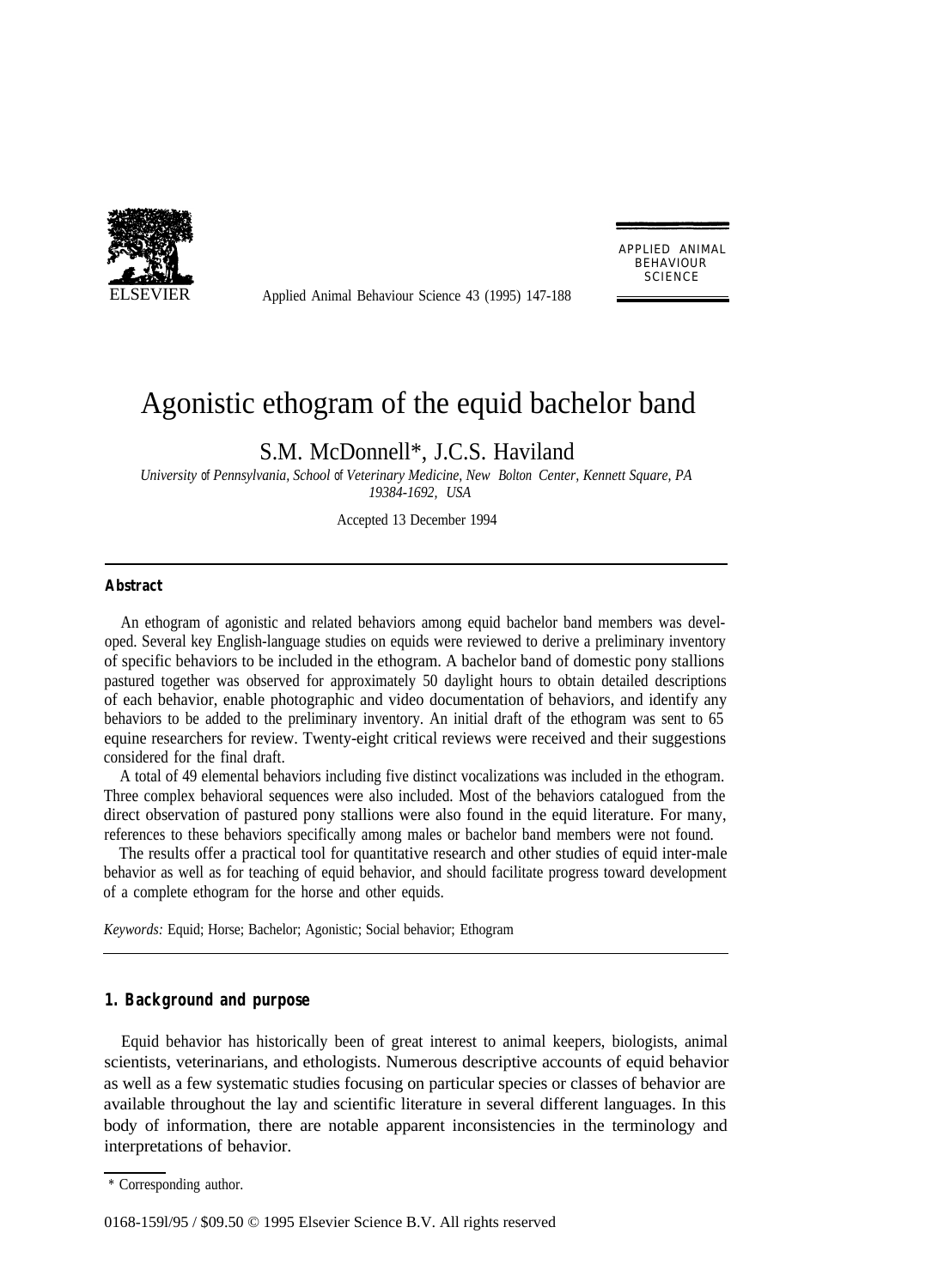### **148** *S.M. McDonnell, J.C.S. Haviland /Applied Animal Behaviour Science 43 (1995) 147-188*

An ethogram is a formal list of a species' behavioral repertoire or a major segment of it (Grier, 1984, p. 56). It may be a complete list of all behaviors or it may focus on particular functional classes of behaviors (Grier, 1984, p. 69). The format may be a simple alphabetical listing of behaviors by name, or it may include detailed descriptive text and/or line drawings of behavioral elements or sequences, or pictorial representations of interactive sequences. To our knowledge, a complete equid ethogram has not been published. It is our long-range goal to prepare a concise, comprehensive equid ethogram, primarily for use in behavioral research.

Equid bachelor bands are relatively stable associations of non-breeding males. Among equids, which are all polygynous breeders, there are two distinct types of social organization (reviewed by Klingel, 1975). The domestic and feral donkeys, Grevy's zebra, and African and Asian asses are known as territorial breeders. The breeding stallions hold territories to which females travelling in association are attracted for breeding. The non-breeding males mingle among loosely associated mixed-sex herds where they may interact with breeding males or other non-breeding males. They may form somewhat stable alliances with other non-breeding males. The domestic and feral horses, Przewalski horses, and common zebra are known as harem breeders. Breeding typically occurs within stable single-stallion harem groups. Most of the stallions that have no harem form associations known as bachelor bands (Berger, 1986, pp. 174-195). These bachelor bands vary in size from two to fifteen or more individuals, and are less stable over time than harem bands. The majority of bachelor band members are yearling stallions leaving their natal bands and young adult stallions that have not yet held a harem. Occasionally an older stallion that has been displaced from his harem will join a bachelor band.

Our laboratory's principal research interest in bachelor bands concerns the socio-physiological mechanisms underlying bachelor band phenomena. For example, it is not known what social, physical, hormonal or other factors are involved in the emergence of a harem stallion from the bachelor band. A conspicuous feature of interaction among bachelor stallions is agonistic behavior, including mock and serious fighting, threats, avoidance, appeasement, and submissive behavior. Agonistic behavior among bachelors may serve to hone skills and develop physical stamina necessary to obtain and maintain a harem. It may also play a role in establishing an order of readiness for bachelors to join available harems (Berger, 1986, pp. 174-195). Preliminary to the study of these factors, we prepared the ethogram reported here. Our aim was to develop an illustrated catalog of agonistic behaviors observed among horse bachelor band stallions, succinctly annotated with verbal description and reference to further published description. Our emphasis was on simplicity and consolidation of information that would be useful as a practical field or laboratory research guide. This guide would also be useful for horse managers, animal keepers, veterinarians, and others interested in inter-male behavior or concerned with housing, grouping, and management of equids.

# **2. Methods**

# *2. I. Behavior inventory from the literature*

Literature (English language) pertaining to domestic and feral horses as well as other captive or free-running equids was reviewed to generate an inventory of behavioral elements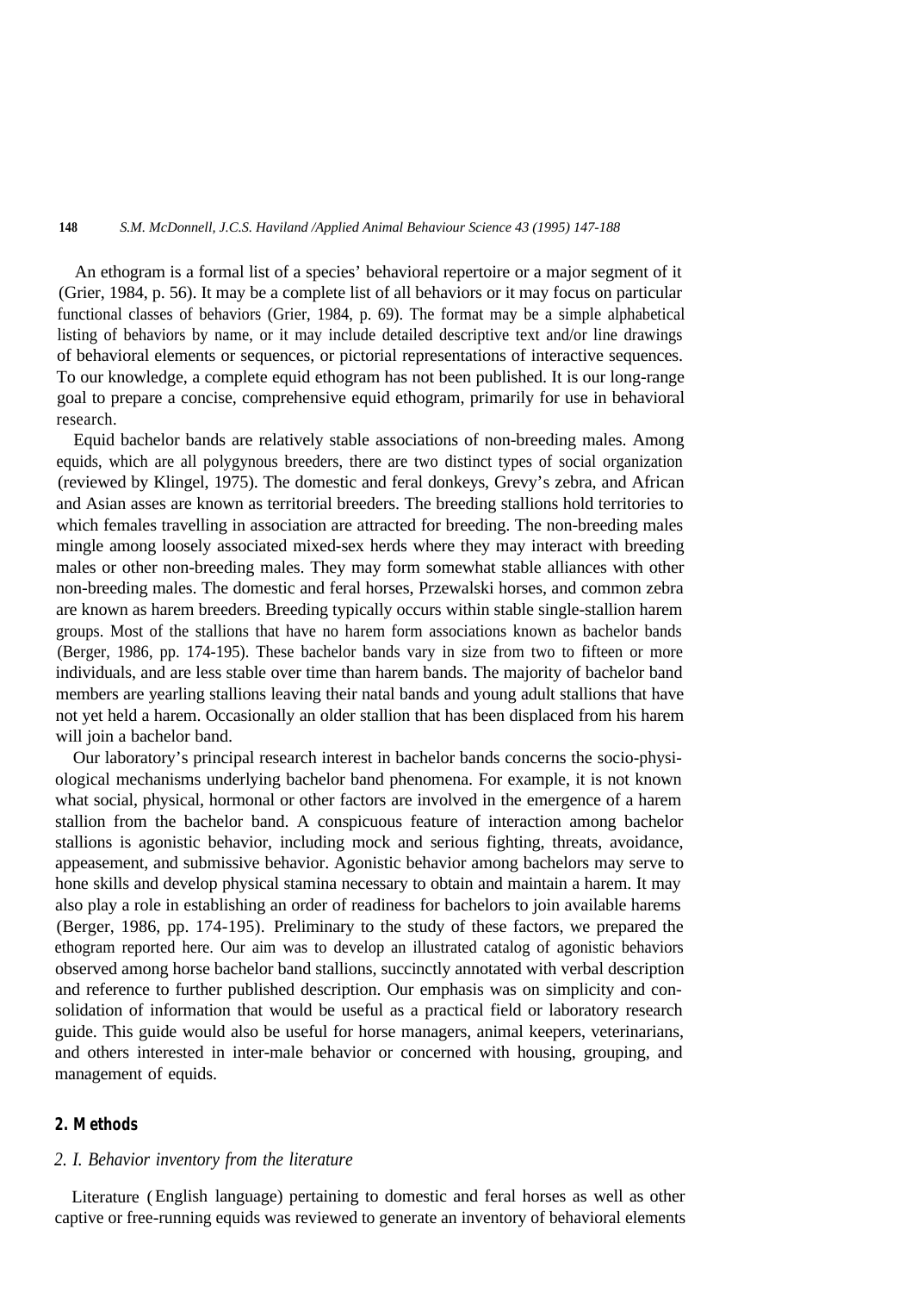and sequences displayed during bachelor band agonistic interactions. Our working definition of agonistic behavior followed that of McFarland ( 1987, p. 13), which includes aggression, threat, appeasement, and avoidance behavior that occurs during encounters between members of the same species. His definition extends beyond behavior 'in direct response to an opponent' to include scent marking, ritualized threat behavior, vocalization, and advertisement. Key references on horse behavior include Feist ( 1971), Tyler ( 1972), Waring ( 1983), and Berger ( 1986). Each entry in the inventory includes a description of the behavior, a list of other names for the behavior, and a list of equid species in which the behavior has been reported among males.

A preliminary draft of our ethogram was circulated to 65 equine behavior researchers for review. This draft included a line drawing, photograph, and descriptive text for each entry. Twenty-eight researchers provided critical reviews (see acknowledgments). Subsequently, the ethogram presented here was amended and compiled into table format. It includes: an English name for each behavior (generally the most commonly used English term in the modem literature, and not necessarily the first name used in the literature), a line drawing depiction of the behavior, a text description, examples of other terminology used, and the equid species in which we had found descriptions of similar behavior among bachelor stallions. Finally, for some behaviors, we included comments concerning function or clarifying certain aspects of the behavior. The references to literature were chosen as readily available sources of further information. We did not attempt to provide an exhaustive inventory of all citations nor did we attempt to find the earliest description of the behavior. Behaviors were listed in alphabetical order, rather than grouped by proposed meaning or temporal association. In addition to these catalog entries, representative photographs (principally from this study but also from previous and subsequent studies of simulated bachelor bands of ponies at the same site) were included to further illustrate the context.

# *2.2. Original animal observations*

In order to obtain photographic and video documentation of each inventoried behavior to develop more detailed descriptions and to identify any additional behaviors not found in the literature, we conducted direct observation of a simulated bachelor band, the result of pasturing fifteen pony stallions together in the same semi-natural enclosure (approximately 9 acres of woods and open grass, with a fresh water stream). In such a pasture grouping, one stallion assumes the role of 'harem stallion', vigilantly guarding an area within the stallion pasture along the fence line facing nearby mare pastures. The remaining stallions interact as a bachelor band. The stallions ranged in age from 2 to 21 years and in weight from 150 to 300 kg. All were sexually experienced for in-hand breeding. The group was observed for approximately 50 daylight hours over a 4 week period in June and July. For each observation session, the stallions were moved to a 2 acre pasture adjacent to their home pasture. The vegetation and terrain of the smaller pasture enabled continuous view of the entire enclosure. Based on previous observations of this and similar all-stallion groups, we knew that such crowding of an established bachelor band outside its home pasture greatly increases the frequency and intensity of agonistic interactions. This reduced the amount of time necessary to catalog the various types of behavior. We used an ad lib method of observation, scanning the entire group until detection of the initiation of an agonistic encounter of interest. Observation then focused on that interaction for its duration, before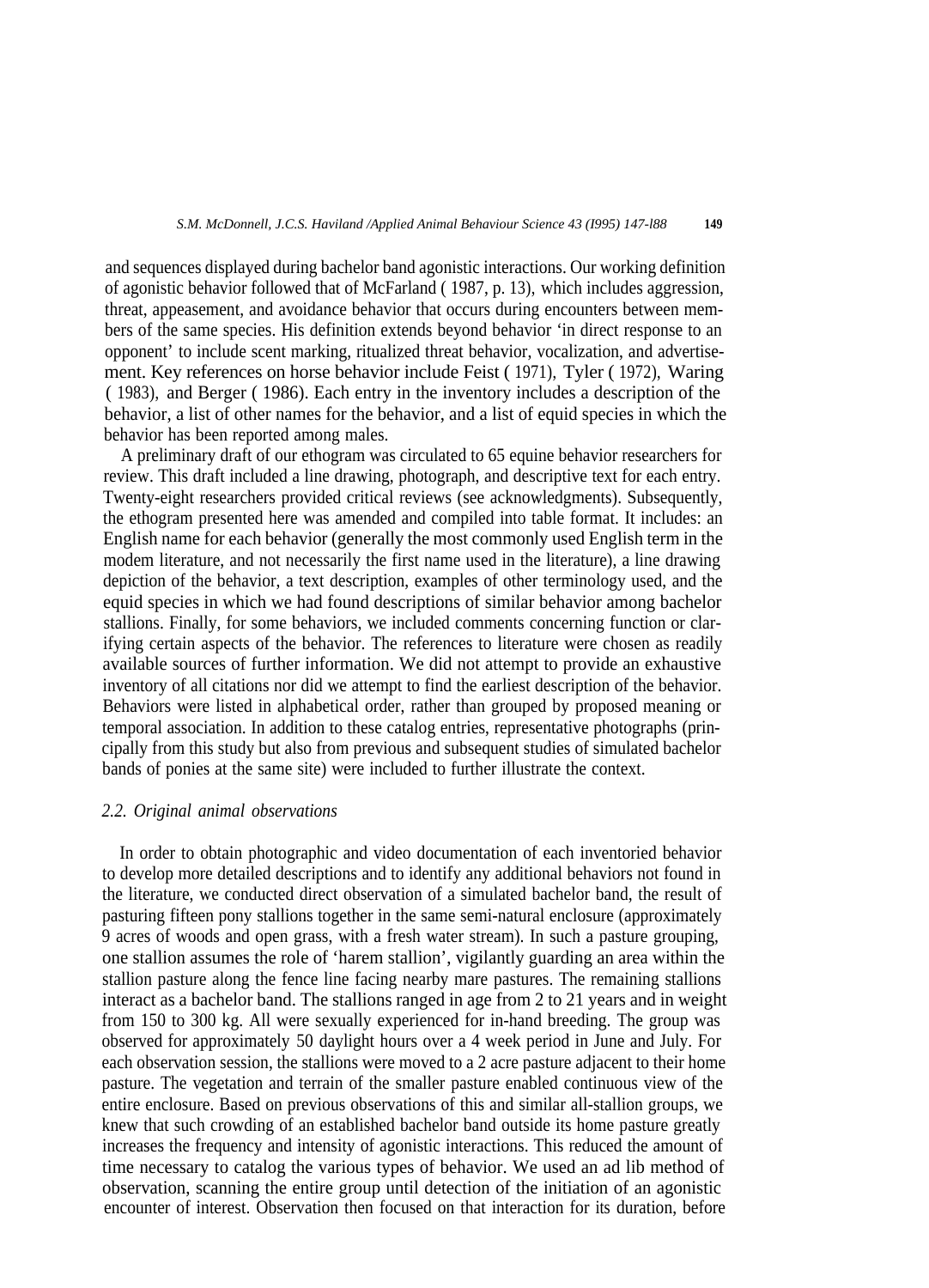again scanning the entire group. Each focal interaction was video taped for descriptive documentation and photographed for use in subsequent preparation of line drawings.

# 3. **Results**

Table 1 represents our resulting bachelor band ethogram. Forty-four interactive behaviors and three complex sequences of behavior (fecal pile display, posturing, and ritualized interactive sequence) were cataloged. In addition, vocalization associated with these behavioral elements and sequences was described. In addition, the sequential context of some of these behaviors is shown in Figure series 1-4 and Figs. 5-35.

Most of the behaviors cataloged had been found in the English literature reviewed. Two additional behaviors were the very common (apparently evasive) behavior we called balk and the less common (apparently submissive) behavior, rump presentation.

# **4. Discussion**

Included in this ethogram are what we found to be the conspicuous agonistic interactive behaviors of bachelor band stallions, based on observations of our pony bachelor band and descriptions found in the literature. No doubt there are other specific behaviors, particularly less conspicuous behavioral elements of communication, that we have not detailed. Certainly there are innumerable variations and combinations of facial expressions and vocalizations that play a role in communication. Vocalizations and elimination-marking behaviors are prominent features of bachelor interaction that require further evaluation. Nonetheless, the behavior included in this catalog should be an adequate base for further comparative or experimental research.

In the English literature surveyed, we found remarkably little focus on bachelor stallions. Detailed descriptions of specific agonistic interactions among bachelor equids were rare and scattered throughout the literature. The distinction between bachelor-harem stallion interactions and bachelor-bachelor interactions was not usually clearly conveyed. Description of bachelor interactions was mostly limited to broad terms such as fighting, playing, grazing, or grooming.

In our pony bachelor band, agonistic encounters varied considerably in their type and intensity, from very quiet affiliative behavior to serious aggression. Aggressive interactions ranged from those that seemed playful to those that appeared to be serious fighting. This finding is consistent with the Waring descriptions (1986, pp. 178-186). The range of tone of encounters was remarkably broad even when encounters involved similar basic behavioral elements and the same participants. Particular pairs of stallions often repeated similar aggressive sequences over a period of an hour or two, with a typical diminution of intensity and duration, until the agonistic encounter consisted of only abbreviated threat gestures with soft grunts or squeals 'in passing'. As the series of agonistic encounters decreased in intensity, the pair typically grazed side-by-side (see Figure series l-3). Similarly, there was a trend over the period of this study for the intensity of encounters to subside more quickly within each subsequent observation session. While our goals and methods for this project preclude quantitative evaluation, it seemed evident in our simulated bachelor band that the greatest frequency and intensity of aggressive interaction was among moderately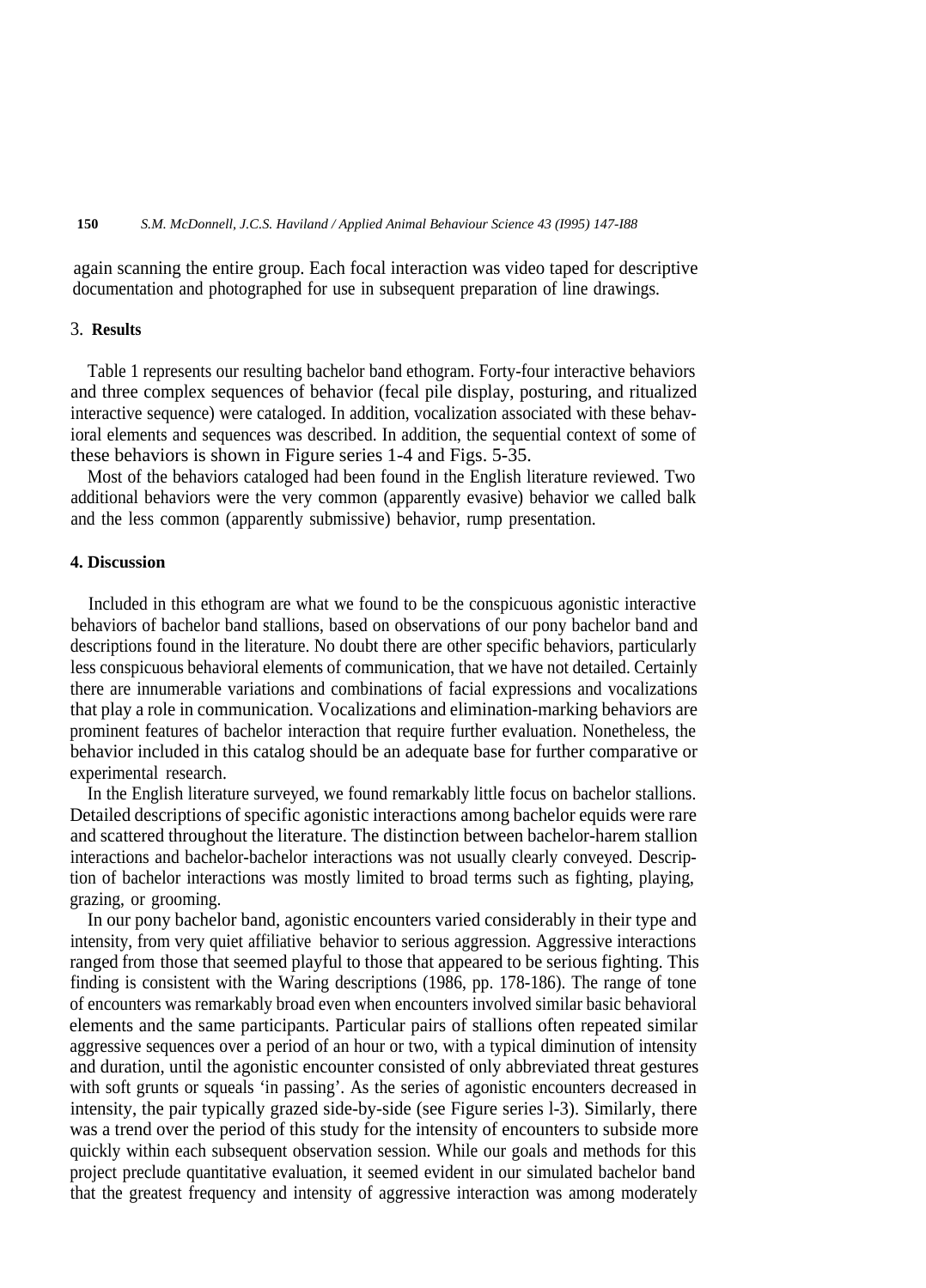dominant individuals as opposed to the clearly dominant or clearly low-ranking submissive band members. This, together with the fact that the frequency and intensity of aggressive encounters generally subsided over time suggest that the aggressive encounters may play a role in sorting out a dominance hierarchy. Our continuing observation of pastured bachelor bands indicates that, even after long periods (several months) together, stallions continue to exhibit posturing, mock fighting, chasing, and all other behaviors described in this ethogram, although at a reduced rate and intensity than when first grouped or re-grouped ( S.M. McDonnell, unpublished observations, 1991) .

Several conditions of our simulated bachelor band varied considerably from those of wild or feral populations. First, our group was composed of all post-pubertal stallions. Naturally occurring bachelor bands typically include at least a few yearling colts (Berger, 1986, pp. 181-182; Waring, 1983, pp. 142-143). In ongoing studies in our laboratory in which simulated bachelor bands have included immature, sexually inexperienced members, we have seen a high frequency of submissive behavior of immature stallions toward mature stallions, and markedly less aggressive interactions of mature stallions with the younger stallions. Secondly, our pony stallions all had in-hand breeding experience. Naturally occurring bachelor bands only occasionally have sexually experienced stallions, either bachelors that have bred young mares on the fringe of a harem, or stallions that have had and lost a harem (Feist, 1971). Finally, we deliberately provoked agonistic encounters by moving stallions from their home pasture to an adjacent pasture less than one fourth the size. This resulted in more frequent and intense encounters than would occur in an established pasture group, or than would be expected under feral conditions. In this regard, our crowded conditions may better simulate periods of disruption within naturally occurring bachelor bands, such as the arrival of a new bachelor group member or the departure of an established member. While these differences no doubt would be critical to a quantitative ethogram, we feel they are less critical to the nominally descriptive goal of this project.

One reason we know so little about equid male interactive behavior is that it is customary to stable and pasture mature stallions separately. This is to avoid fighting, which can be especially injurious when animals are crowded or continuously grouped and regrouped. We successfully keep research pony stallions together in pasture bands of three to 20 mature stallions in appropriately spacious fields (usually 0.3-0.5 acres per pony stallion) with multiple watering sites. These animals incur remarkably few and minor injuries, despite spectacular inter-male agonistic interaction, at least when first grouped or regrouped. Our observations are consistent with studies of behavior of Przewalski horse stallions pastured together (Tilson et al., 1988).

This ethogram addresses only one aspect of equid behavior, and is completely descriptive rather than quantitative. Similar compilations describing other equid behaviors, for example, feeding, resting, eliminative, reproductive, maternal, and play behavior, are needed to complete a comprehensive equid ethogram. Many of the agonistic behaviors of bachelor stallions may be the same behaviors that occur in other age-sex classes. For example, many of the behavioral elements of mock-fighting appear similar to play-fighting among juvenile males or adult with juvenile males still in their natal bands (Berger, 1986, pp. 179-181, 189-195). Similarly, behaviors such as alert, approach, avoidance/retreat, balk, bite, bitethreat, chase, ears laid back, follow, head-threat, interference, kick, kick-threat, lunge, nip, pawing, push, rump presentation, snapping, and certain vocalizations occur in females and juveniles in a variety of interactions. Further analysis is required to determine how similar those behaviors are to those of bachelor band stallions.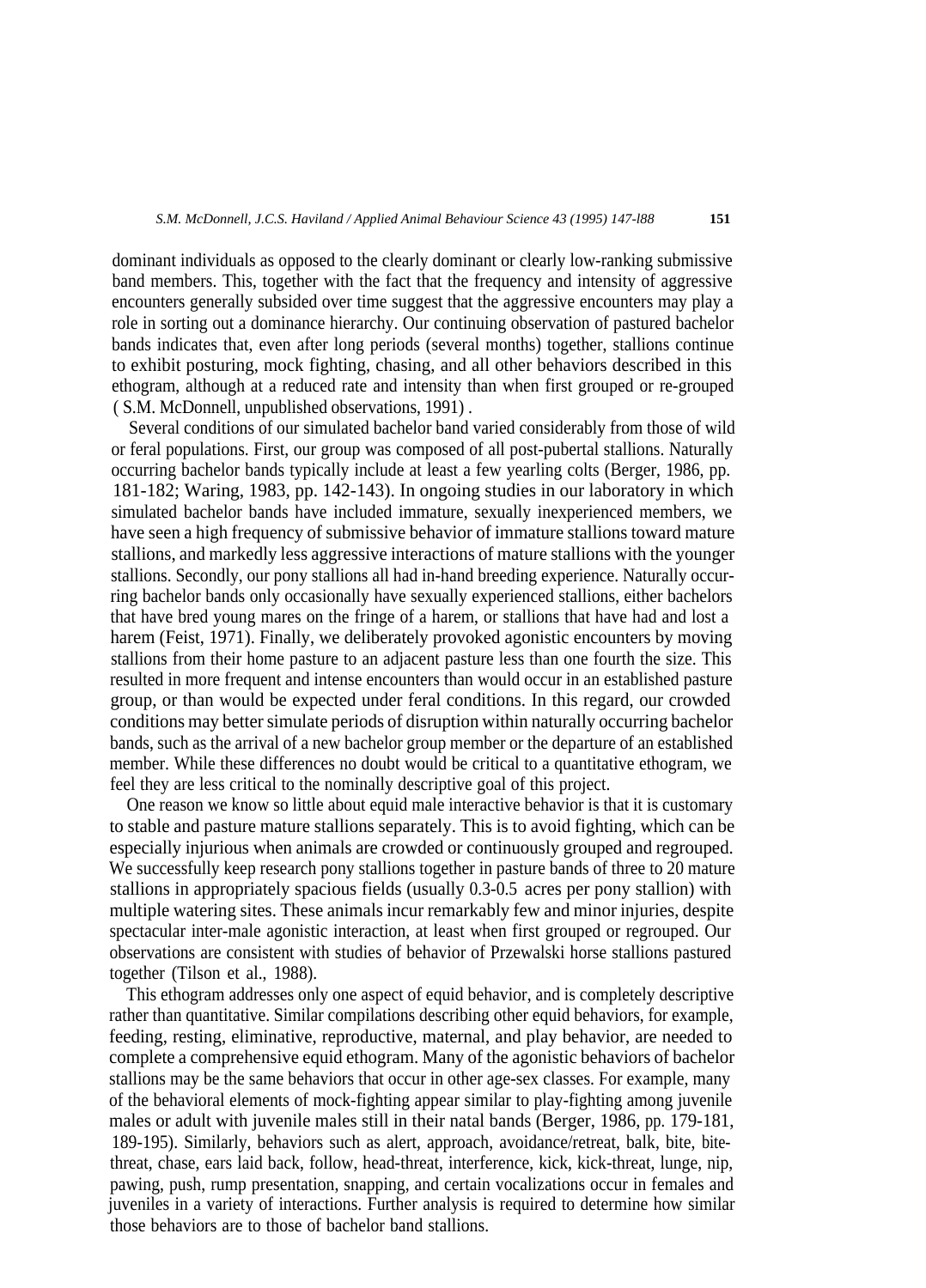# Table 1 Agonistic ethogram of the equid bachelor band







**Alert** Rigid stance with the neck elevated and the head oriented toward the object or animal of focus. The ears are held stiffly upright and forward and the nostrils may be slightly dilated. (See Figs. 4(g), 5 and 6). The whinney vocalization may accompany this stance.

> *Other names:* stand-stare (Feist, 1971, p. 91). stare (Waring, 1983, p. 182), standing alert (Duncan, 1985), vigilance (Berger, 1986, p. 44), attention face (zebra, Schilder and Boer, 1987) and, if the animal turns the body to face the object of interest, turn towards (asses, McCort, 1980, p. 100).

> *Comments:* Alert posture may be followed by approach, followed by either friendly or aggressive interactions, or by resumption of the previous activity. Waring ( 1983, p. 176) described alarm as a stronger form of the alert stance, with eyes widely open and sclera showing. The behavior may include an arched neck and flared nostrils.

*Species:* horses (Feist, 1971, p. 36-39), Przewalski horses (S.M. McDonnell, unpublished observations, 1991), zebra (M.B.H. Schilder, personal communication, 1992), and feral asses (McCort, 1980, p. 100).

> Forward movement toward another stallion in a straight or curving path. The approach can be at any gait or speed. The head may be elevated and ears forward or the head may be lowered and ears pinned back (see also herding and head threat). One stallion may approach another, or two stallions may simultaneously approach each other. Also, stallions may approach others to form larger assemblies. Approach may be followed immediately by retreat of a stallion being approached, or it may be followed by olfactory investigation, posturing, or fighting, which may evolve into a chase. (See Figs. 2(a) and  $3(a)$ .)

*Other names: walk* towards or run towards (McCort, 1980, p. 100).

*Comments:* Approach necessarily precedes most close agonistic interactions.

*Species:* horses (Waring, 1983, p. 176), Przewalski horses (Feh, 1988). zebra (Penzhom, 1984; Schilder, 1988, 1990), and feral asses (McCort, 1980, p. 100).

**Arched neck threat** Neck tightly flexed with the muzzle drawn toward the chest. It is displayed concurrently with or as a component of many other behaviors, for example: posturing, parallel prance, pawing, olfactory investigation, strike threat. Arched neck threats are observed during close aggressive encounters and ritualized interactions. (See Figs. 2(c) and 4(c).)

> *Other names:* arched neck (Berger, 1986, p. 44). *Comments:* Arched neck threats are a component of most male-male interactions ( Miller, 1989 1) . *Species:* horses (Miller, 198 1; Berger, 1986, p. 133), has not been observed in zebras (M.B.H. Schilder, personal communication, 1991) .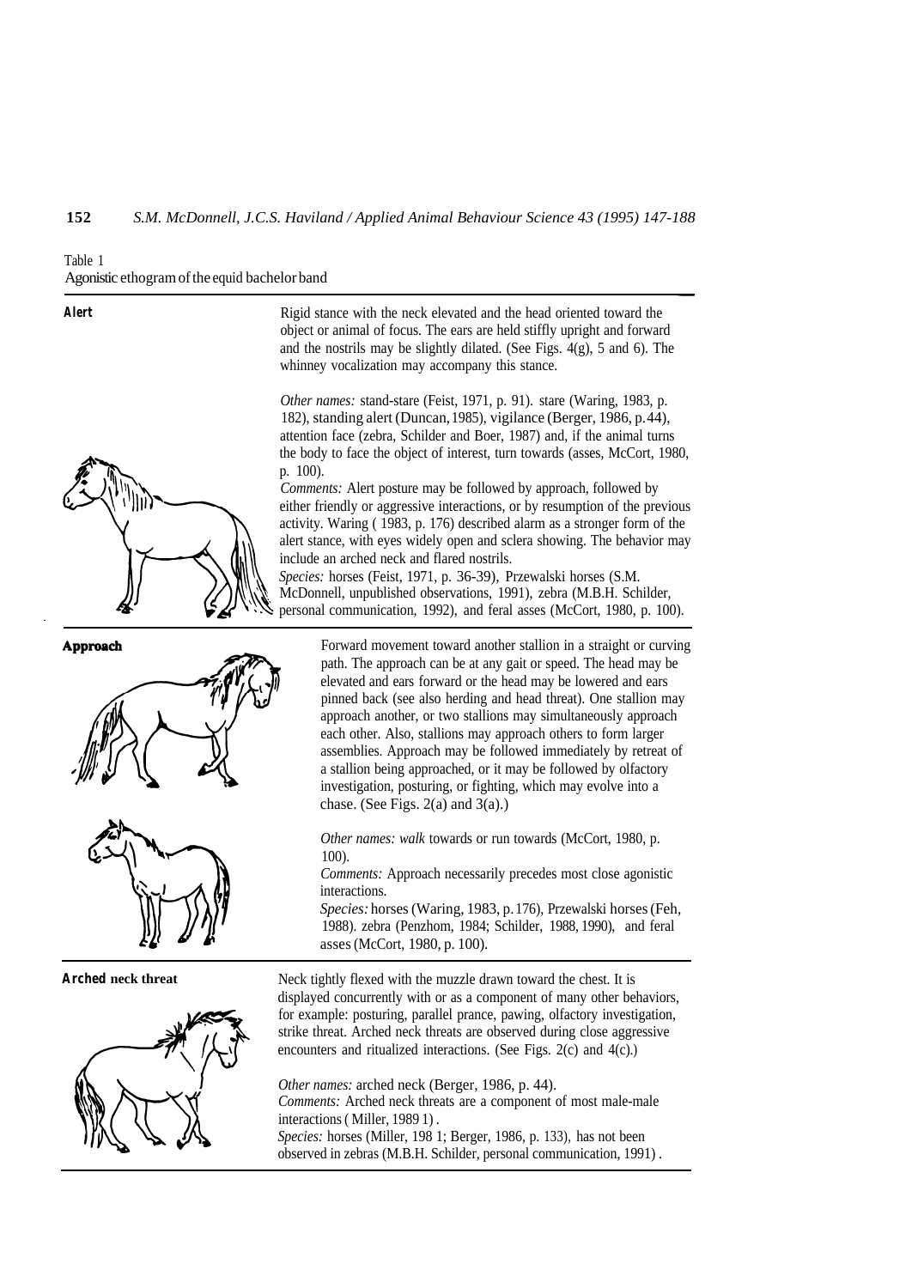



**Avoidance/retreat** Movement that maintains or increases an individual's distance from an approaching stallion. The head is usually held low and ears turned back. The retreat can be at any gait but typically occurs at the trot. (See Fig. 7.)

> *Other names:* facing away (Feist, 1971, p. 100), leaving ( Schilder and Boer, 1987), avoidance behavior ( Schilder, 1990), fleeing (Houpt and Wolski,1980), passive reaction (Syme and Syme, 1979).

*Comments:* Waring ( 1983, p.177) used flight to refer to group retreat.

*Species:* horses (Miller, 1981) , Przewalski horses (Waring, 1983, pp. 179-186). zebra (Schilder, 1990), and feral asses (McCort, 1980, p. 113).

**Balk Balk Balk Balk Balk Balk Balk Balk Balk Balk Balk Balk Balk Balk Balk Balk Balk Balk Balk Balk Balk Balk Balk Balk Balk Balk Balk Balk Balk Balk Balk Balk** head and neck in a rapid sweeping dorsolateral motion away from an apparent threat while the hind legs remain stationary. The forelegs may simultaneously lift off the ground. Typically associated with an approach or lunge of another stallion. (See Figs. l(e-f), 2(g), 3(b),4(f), 8, 29 and 31.)

> *Species:* ponies, this study (no specific reference found to this behavior in other species).



**Bite Bite** Opening and rapid closing of the jaws with the teeth grasping the flesh of another stallion. The ears are pinned and lips retracted (See Fig. 8.)

> *Comments:* Biting at each other's legs is common among bachelor stallions (Miller, 1981). Berger ( 1986, p. 134) found biting to be the primary fighting tactic of horses. Biting is also a conspicuous element of mare-stallion, stallion-mare, and mare-mare interactions.

*Species:* horses (Feist, 1971, p. 100). zebra ( Penzhom, 1984; Schilder, 1990) and Pxzewalski horses (Feh, 1988; Hogan et al., 1988; Keiper, 1988), feral asses (McCort, 1980, p. 100). and Asiatic wild asses (Bannikov, 1971).

#### **Bite threat**

Similar to a bite except that no contact is made. The neck is stretched and ears pinned back as the head swings toward the target stallion. The miss appears deliberate, as opposed to accidental or successfully evaded by the target animal, thus giving the appearance of a warning to maintain distance. Bite threats are typically directed toward the other stallion's head, shoulder, chest or legs, and may be performed during an aggressive forward movement, such as a lunge, or toward the hind end of an animal being chased or herded. (See Fig. 9.)



*Other names:* bite-attempt ( Berger, 1977), mouth open and attempt to bite (Feist, 1971, p. 39), bite (Symeand Syme, 1971). *Species:* horses (Waring, 1983, pp. 179-182), Przewalski horses (Feh, 1988; Hogan et al., 1988), zebra (Schilder et al., 1984), feral asses ( McCort, 1980, p. 113) and Asiatic wild asses (Bannikov, 1971).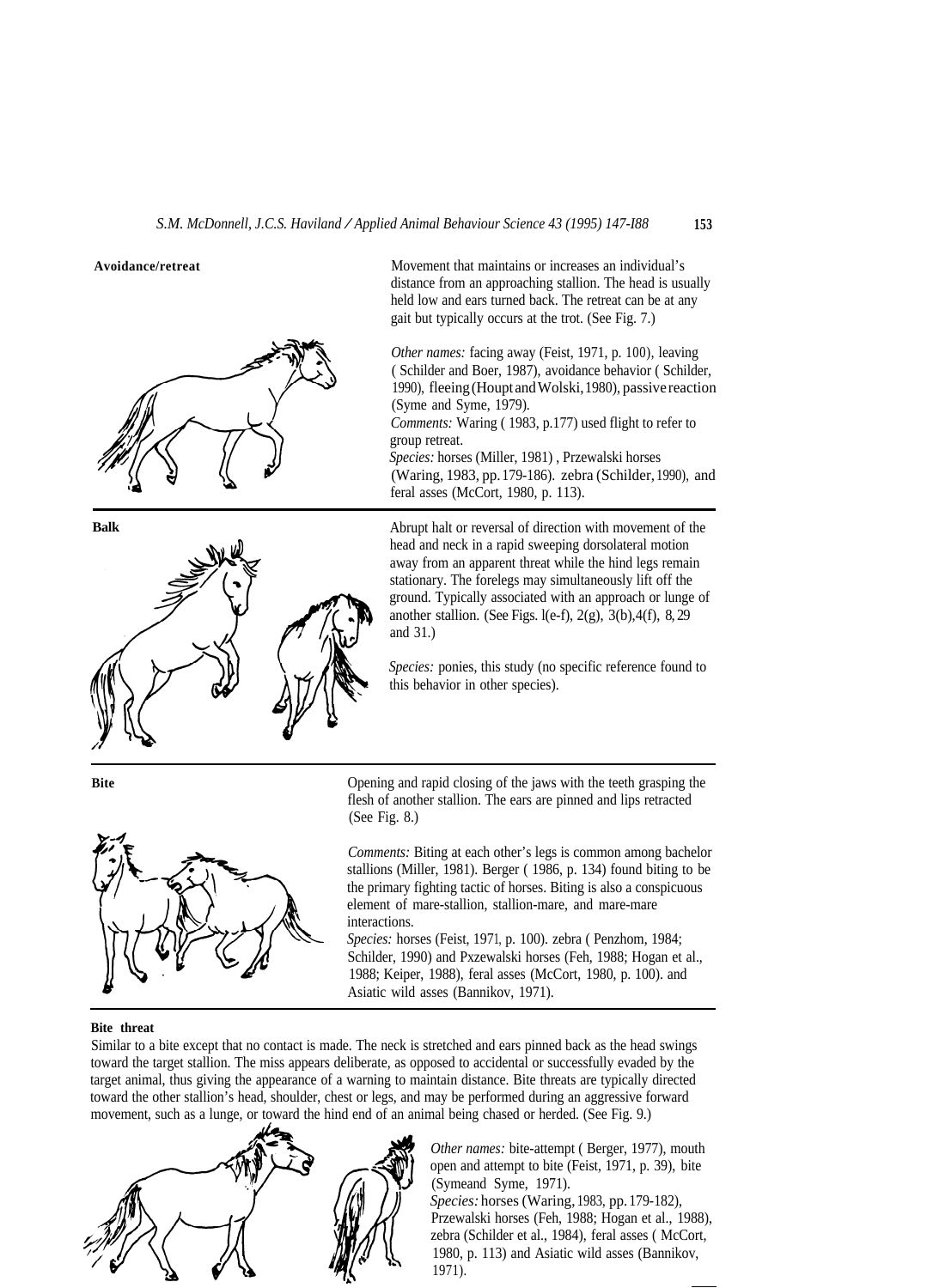#### **154** *S.M. McDonnell, J.C.S. Haviland / Applied Animal Behaviour Science 43 (I995) 147-I88*



Two stallions in close proximity simultaneously rearing and striking out with alternate forelegs toward one another. (See Figs. 10-l 1.)

**Comments:** Occurs usually amidst aggressive encounters and may precede dancing.

*Species:* horses (Waring, 1983, p. 180) and zebra (Penzhom, 1984).

# **Chase**

One stallion pursuing another, usually at a gallop in an apparent attempt to overtake, direct the movement of, or catch up with another stallion. The chaser typically pins the ears, exposes the teeth, and bites at the pursued stallion's rump and tail. The stallion being chased may kick out defensively with both rear legs. Chasing is usually a part of fight sequences. (See Fig. 3(e) .)



*Species:* horses (Waring, 1983, p. 183; Feist, 1971, p. 100; Berger, 1986, p. 141), Przewalski horses (Hogan et al., 1988; Keiper, 1988), zebra (Schilder, 1988, 1990), and feral asses (McCort, 1980, p. 100).



**Circling** Two stallions closely beside one another head-to-tail, pivot in circles, usually biting at each other's flanks, scrotum, rump and/or hind legs. With prolonged circling, the stallions may progress lower to the ground until they reach a kneeling position or sternal recumbency, where they typically continue to bite or nip one another. (See Figs. 1 ( n-s). )

> *Other names:* head and neck wrestling (Houpt and Wolski, 1980, p. 41). leg drop (Berger, 1986, p. 45).

*Species:* horses (Feist, 1971, p. 102; Waring, 1983, p. 180), and zebra (M.B.H. Schilder, personal communication, 1991).

**Dancing** Two stallions rear, interlock the forelegs, and shuffle the hind legs, while biting or threatening to bite at one another's head and neck. (See Fig. 32.) *Species:* horses (Waring, 1983, p. 181; Tembrock, 1968).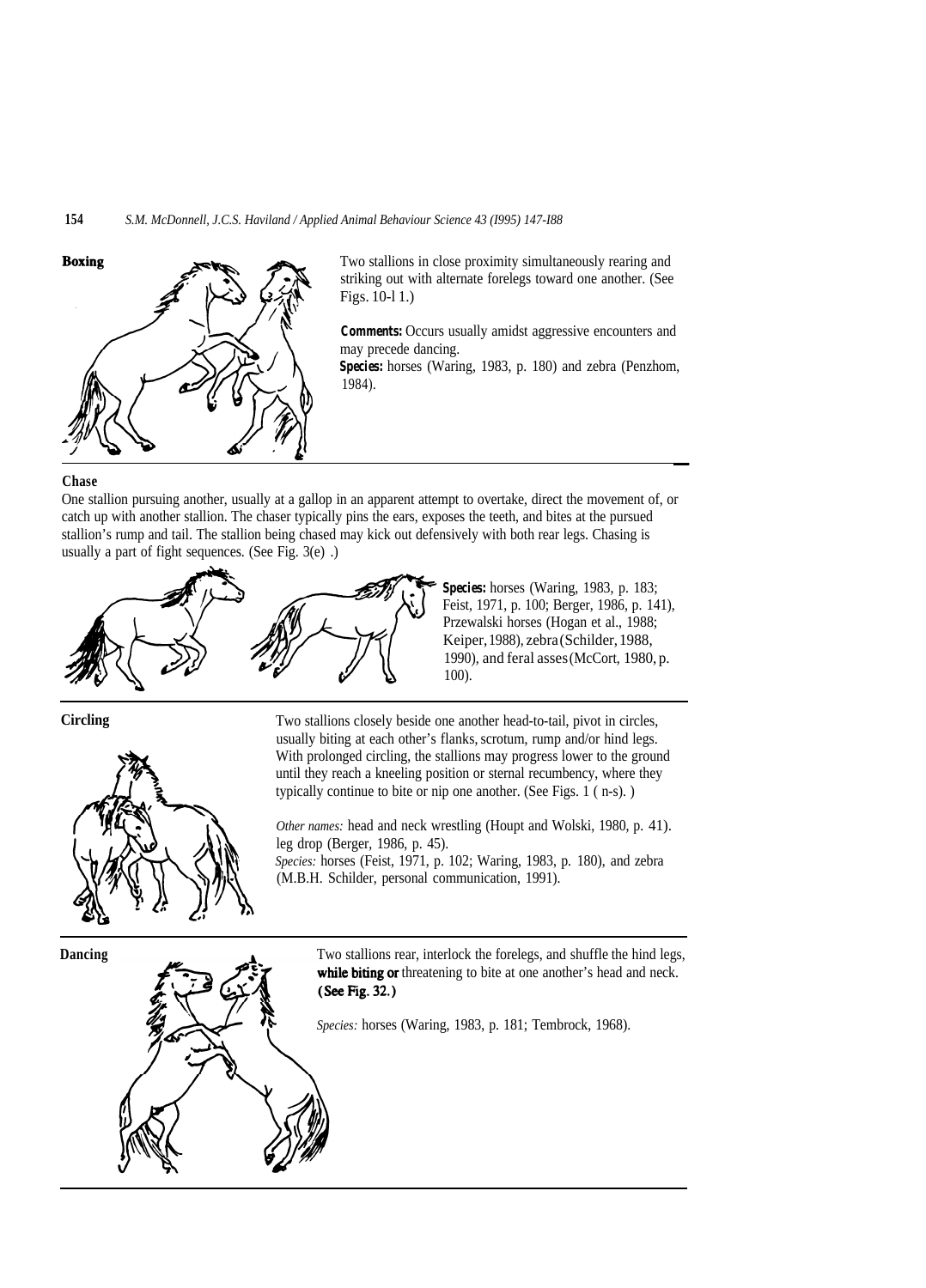

Ears laid back/pinned







**Defecate over** Defecation on fecal piles in a characteristic sequence: sniff feces, step forward, defecate, pivot or back up, and sniff feces again (see sniff feces and fecal pile display; Figs. 13 and 14).

> *Other names:* elimination marking (Turner et al., 1981) . *Comments:* Stallions appear to compete to be last to defecate on a pile ( McCort, 1984). Order within a group to defecate may be consistent with dominance hierarchy (Feist, 1971, p. 79). *Species:* horses (Feist, 1971, pp. 89-102; Miller, 198 1, p. 342), Przewalski horses ( S.M. McDonnell, unpublished observations), zebra (Penzhom, 1984; Schilder, 1988), and donkey (S.M. McDonnell, unpublished observations, 199 1) .

> Ears pressed caudally against the head and neck. Typically associated with intense aggressive interaction. (See Figs. 8,9, 18, 19,28 and 34.)

*Other names:* ears retracted (Berger, 1986, pp. 44). *Comments:* Waring ( 1983, p. 180) indicated that the ears are the most compressed at the most intense point of an aggressive interaction.

*Species:* horses (Feist, 197 1, p. 39; Berger, 1986, p. 133; Waring, 1983, p. 178). Przewalski horses (Keiper, 1988). zebra (Schilder et al., 1984), feral asses (McCort, 1980, p. 105) and Asiatic wild asses ( Bannikov, 197 1) .

**Erection** Fully extended and tumescent penis. Observed during mild to moderately intense aggressive encounters. Bachelors will mount one another with an erection,, and anal insertion has been observed (S.M. McDonnell, unpublished observation, 1991). (See Figs. 15 and 16.)

> *Species:* horses (McDonnell, 1989). zebra (M.B.H. Schilder, personal communication, 199 1) , and fecal feral asses (McCort, 1980, p. 103.)

**Flehmen** Head elevated and neck extended, with the eyes rolled back, the ears rotated to the side, and the upper lip everted exposing the upper incisors and adjacent gums. The head may roll to one side or from side to side. Typically occurs in association with olfactory investigation of feces.

> *Comments:* Flehmen is believed to facilitate the drawing of fluids into the vomeronasal organ, enhancing the horse's olfactory capacity.

*Species:* all equids (Schneider, 1930; Stahlbaum and Houpt, 1989).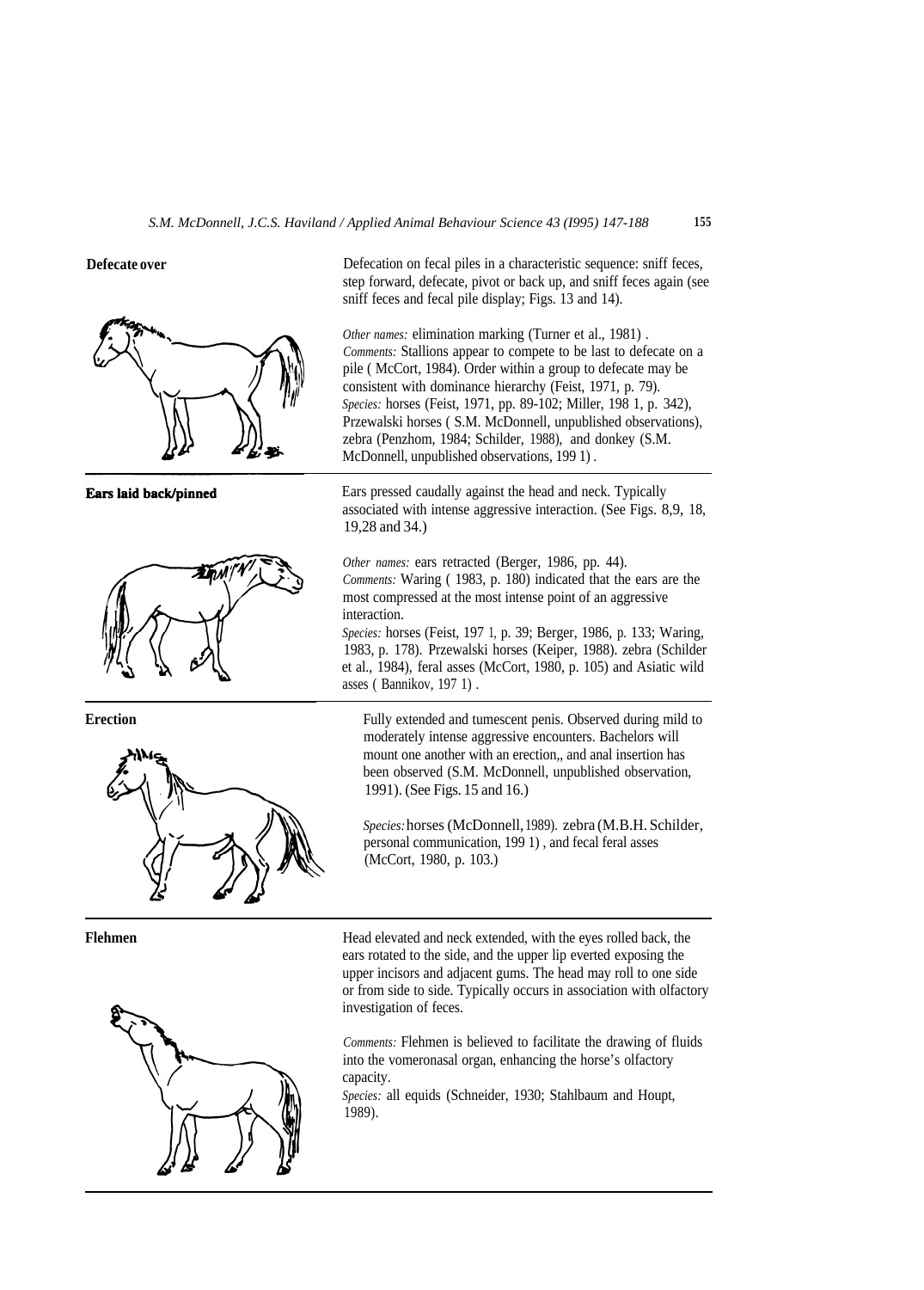

Move along the path of another stallion, usually at the same gait as the stallion being followed. In contrast to a chase, there seems to be no attempt to direct the movement, attack, or overtake the leading stallion. (See Fig. 35.)

*Species:* horses (Waring, 1983, p. 173); Przewalski horses (Feh, 1988); and zebra (Schilder, 1990).



**Head bowing**

**Grasp** Similar to a bite, but a hold is maintained with the jaws and teeth, usually on the crest of the neck, or on a foreleg above the knee or hind leg above the hock.

> Other names: biting the back of the neck (McCort, 1980, pp. 112-l 13).

*Comments:* Reportedly not common during intense fighting, but more common in play-fighting (Waring, 1983, pp. 179480). Feral asses will grasp opponents and hold them as long as possible, sometimes rearing while holding onto an ear (McCort, 1980, p. 111). *Species:* horses (Berger, 1986, p. 73), zebra ( M.B.H Schilder, personal communication, 199 1) and feral asses (McCort, 1980, p. 113).



Head bowing is a repeated, exaggerated, rhythmic flexing of the neck such that the muzzle is brought toward the point of the breast. Head bowing usually occurs synchronously betwen two stallions when they first approach each other head to head.

*Species:* ponies, this study; zebra ( M.B.H. Schilder, personal communication, 1991) .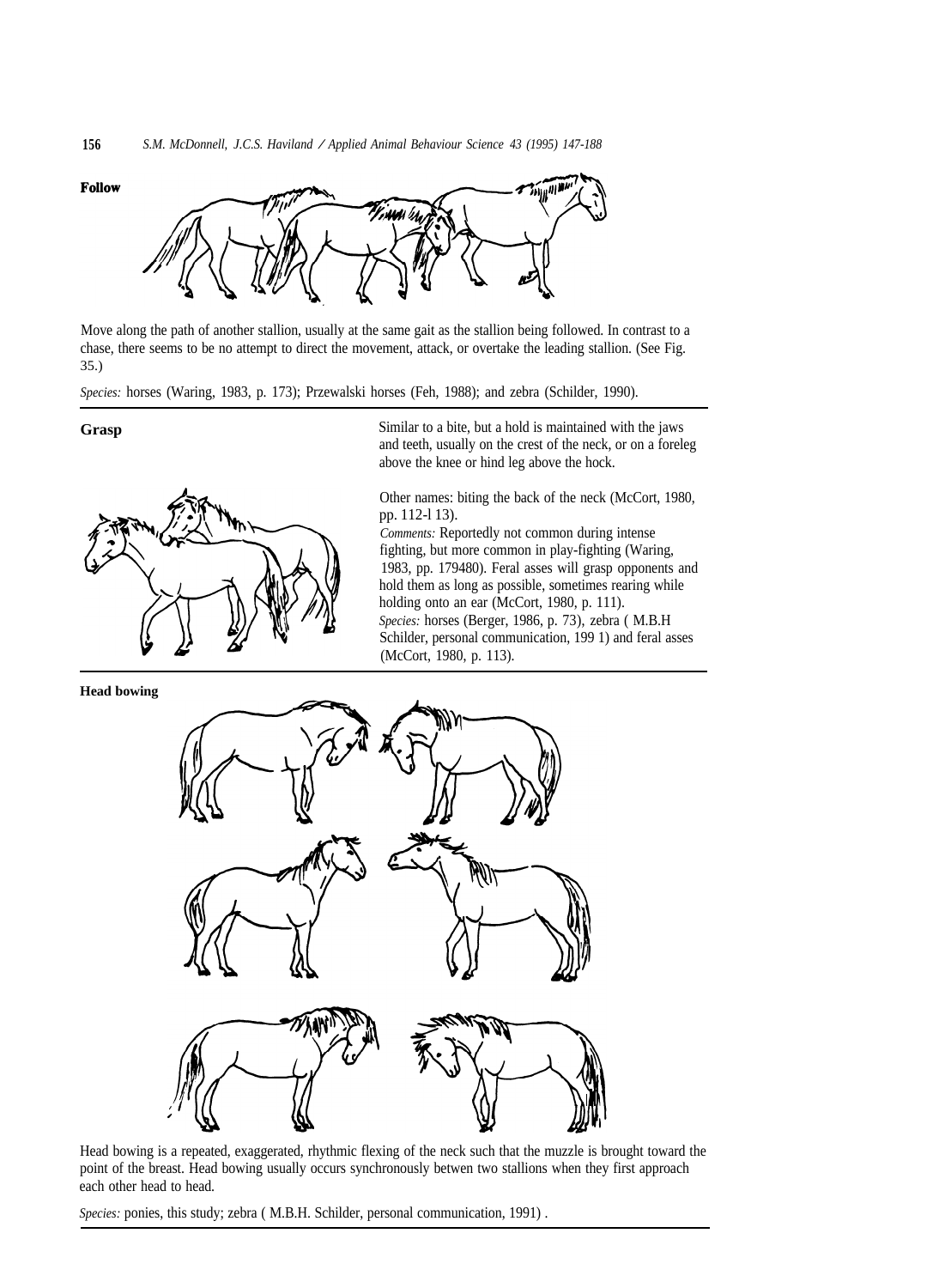





**Herding**

A rapid lateral toss of the head that forcefully contacts the head and neck of another stallion. Usually the eyes remain closed and the ears forward.

*Other names:* head swing (Feist, 1971, p. 99). *Species:* horses (Feist, 1971, p. 99; Syme and Syme, 1979).

**Head on neck, back, or rump** The chin or entire head rests on the dorsal surface of the neck, body, or rump of another stallion. Often precedes a mount. (See Figs.  $l(u)$ ,  $2(h)$ ,  $4(g)$  and 17.)

> *Species:* horses (Feist, 1971, p. 97), zebra (Schilder, 1988), and feral and asses (McCort, 1980, p. 106).

**Head threat** Head lowered with the ears pinned, neck stretched or extended toward the target stallion and, often, the lips pursed.

> *Other names:* head extension (Waring, 1983, pp. 177-l 80), head swing (Feist, 1971, p. 102) when gesturing of the head and neck, head toss (Berger, 1986, p. 132). *Species:* horses (Waring, 1983, pp. 177-l 80); Wells and Von Goldschmidt-Rothschild, 1979), Przewalski horses (Feh, 1988), zebra (Penzhom, 1984), and Asiatic wild asses (Bannikov, 1971).



Combination of head threat and ears laid back with forward locomotion, apparently directing the movement of another stallion(s). (See Fig. 18.)

*Other names:* herding posture (Berger, 1986, p. 144), herding threat (Schilder et al., 1984), pointing (Schilder et al., 1984), driving (Wells and Von Goldschmidt-Rothschild, 1979). If the stallion's neck simultaneously oscillates from side to side, the behavior is termed snaking (Waring, 1983, p. 180). *Comments:* Feist ( 1971, pp. 75-78) reported that herding is a behavior that is performed only by stallions. Although it is most common to see males herding females, male-male herding does occur. *Species:* horses (Feist, 1971, p. 75; Miller, 198 1; Waring, 1983, p. 180), Przewalski horses ( Keiper, 1988 ) and zebra (Penzhom, 1984).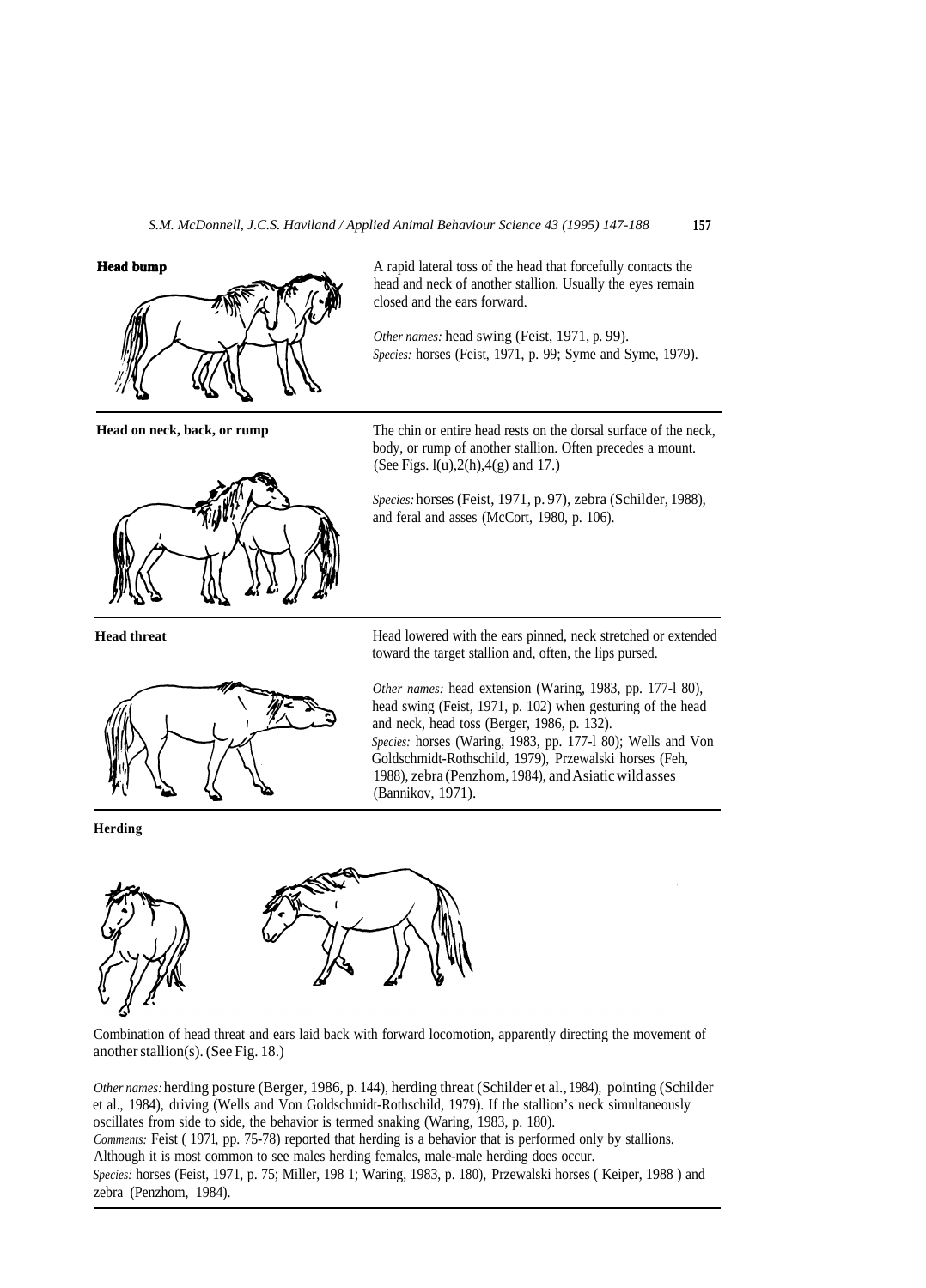#### **158** *S.M. McDonnell, J.C.S. Haviland / Applied Animal Behaviour Science 43 (1995) 147-188*



**Interference** Disruption of combat of stallions by moving between the fighting individuals, pushing, attacking, or simple approaching the combatants. One or more stallions may simultaneously interfere with an encounter. (See Fig. 19.)

> *Other names:* interposing ( Schilder, 1990), intervene (Bannikov, 1971) , lateral presentation ( Penzhom, 1984). *Comments:* Bannikov ( 1971) reported that one or more wild ass stallions will intervene to protect a weaker individual from a stronger attacker. *Species:* horses, Przewalski horses (Keiper, 1988), zebra

( Schilder, 1990), and Asiatic wild asses ( Bannikov, 1971) .





**Kick** One or both hind legs lift off the ground and rapidly extend backwards toward another stallion, with apparent intent to make contact (in contrast to the kick threat described below ). The forelegs support the weight of the body and the neck is often lowered. It is common for two stallions to simultaneously kick at each other's hindquarters, often associated with pushing each other's hindquarters. (See Figs. 1 (v) and 20.)

> *Other names:* hind-leg kick (Miller, 1981) , rear-leg kick (Berger, 1986, p. 44), back kick (Keiper, 1988), and lift kick (McCort, 1980, pp. 103-107). *Species:* horses (Berger, 1986, p. 44), Przewalski horses (Feh, 1988; Hogan et al., 1988), zebra (Schilder, 1990),

and feral (McCort, 1980, pp. 103-107.113) and Asiatic wild asses (Bannikov, 197 1).

**Kick threat** Similar to a kick, but without sufficient extension or force to make contact with the target stallion. The hind leg(s) lifts slightly off the ground and under the body in tense "readiness", usually with no subsequent backward extension of the hind leg(s). The stallion may turn his rump and may back up toward the target. The tail may lash in accompaniment and/or he may vocalize a harsh squeal. This action is often indistinguishable from the preparation for an actual kick. (See Fig. 19.)

> *Other names:* rear threat (Wells and Von Goldschmidt-Rothschild, 1979). rear-leg lift (Berger, 1986, p. 44), threat to kick (Hogan et al., 1988). threat kick (McCort, 1980, p. 108).

> *Comments:* As the term threat kick implies, this action seems to serve as a warning and as such helps to maintain distance between stallions. Keiper ( 1988) reported that, within Przewalski horse groups, the kick threat is second only to herding in frequency of aggressive actions exhibited.

*Species:* horses (Berger, 1986, p. 44; Waring, 1983, p. 180), Przewalski horses (Feh, 1988; Keiper, 1988; Hogan et al., 1988). zebra (Penzhom, 1984; Schilder, 1990). and feral ( McCort, 1980, p. 110) and Asiatic wild asses (Bannikov, 1971).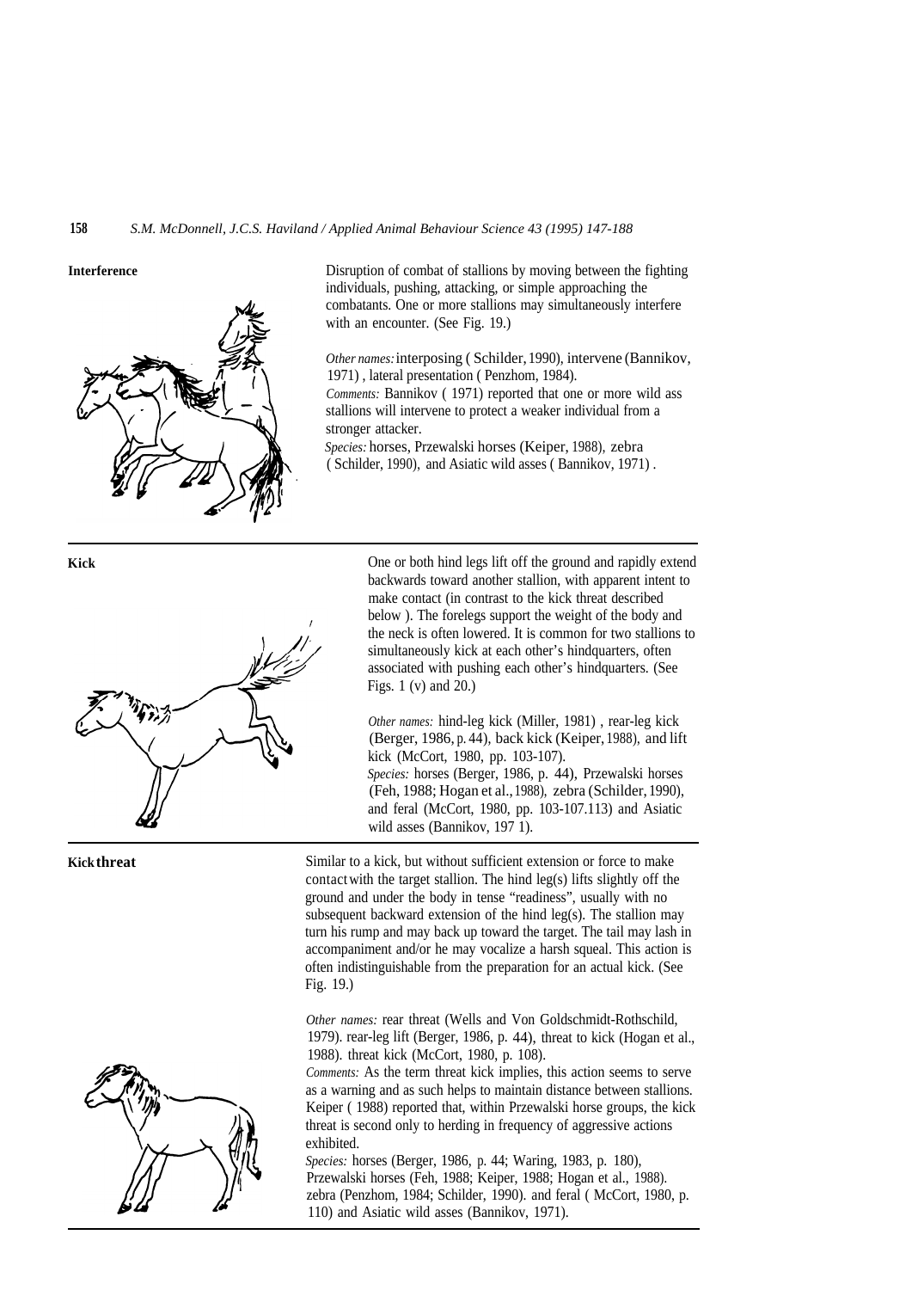### **Kneeling**





Drop to one or both knees, by one or both stallions engaged in face-to-face combat or circling with mutual biting or nipping repeatedly at the knees (fronts and backs of knees), head, and shoulders. (See Fig. 1 (i).)

*Other names:* leg drop (Berger, 1986, pp. 134-135). *Comments:* Berger ( 1986, pp. 134-135) proposed that the initial drop to the knees is an attempt to protect the forelegs from bites of the opponent. As such, this behavior may be a very important defensive action of equids,

*Species:* horses (Berger, 1986, pp.73, 134-135), zebra (M.B.H. Schilder, personal communication, 199 1) , and Asiatic wild asses (Bannikov, 1971).

**Levade** Similar to rear in that the front legs are lifted off the ground; however, the hind legs are placed well forward under the body, the hocks are deeply flexed, and the forebody does not rise as far off the ground. (See Figs. l(g) and 21.)

> *Species:* horses (Waring, 1983, pp. 34-35), zebra (M.B.H. Schilder, personal communication, 1992).

Lunge



A swift forward thrust or charge from close range toward another stallion (usually toward his forebody), most often displayed concurrently with a bite threat, with ears pinned. (See Fig. 2(f).)

*Other names:* attacking ( Schilder, 1988). *Species:* horses (ponies, this study), Przewalski horses (S.M. McDonnell, unpublished observations,1987), and zebra (Penzhom, 1984; Schilder, 1988).



**Masturbation** Erection with rhythmic drawing of the penis against the abdomen, with or without pelvic thrusting. Solitary or group activity. (See Fig. 22. )

> *Species:* horses (Feist, 197 1, p. 112), Przewalski horses (Boyd, 1991) zebra (Penzhom, 1984), donkey (Henry et al., 1991).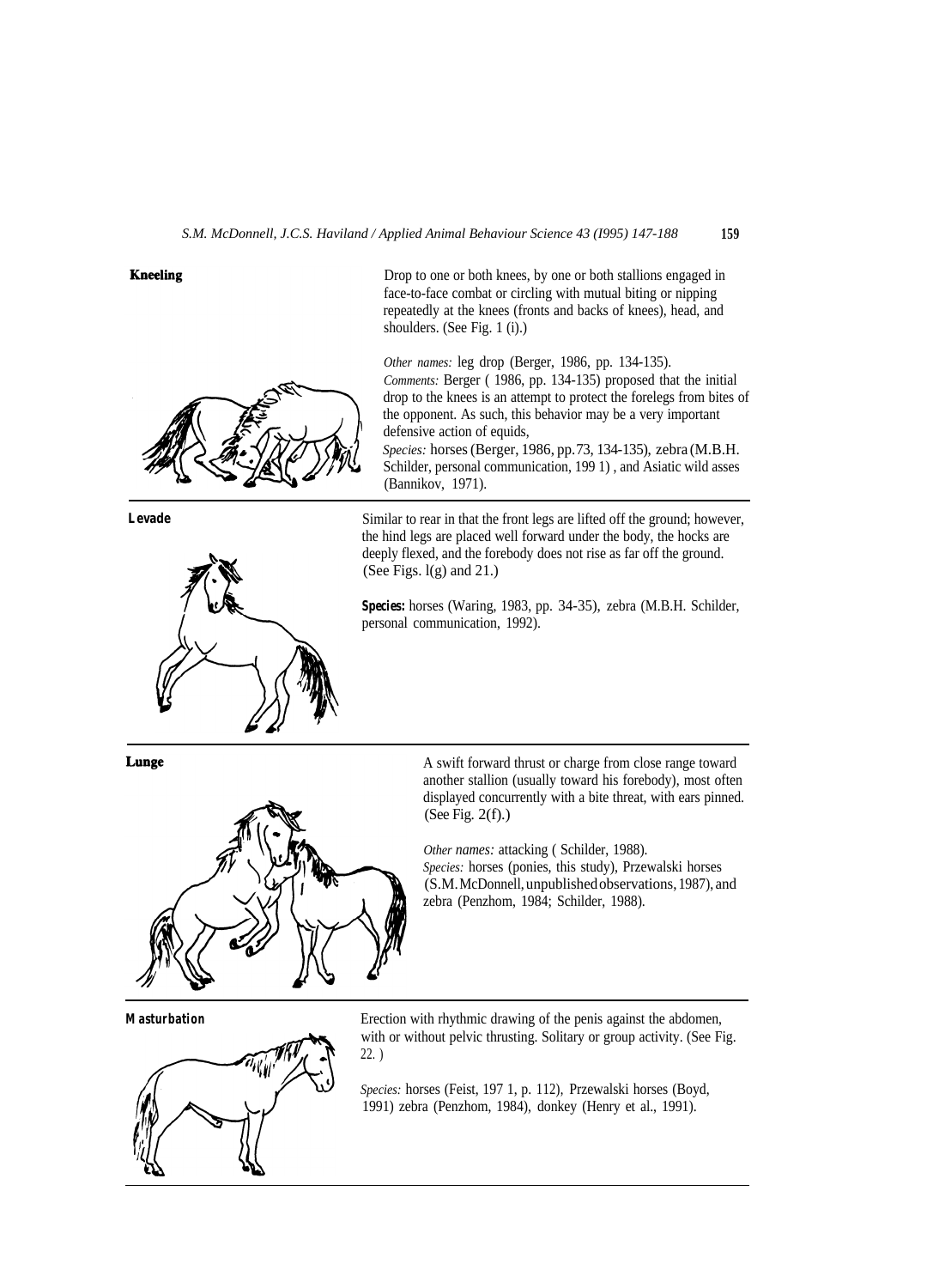#### **Mount**

One stallion raises his chest and forelegs onto the other's back with the forelegs on either side, just as during copulation. Also seen are prolonged partial mounts, typically with lateral rather than rear orientation, and often with just one foreleg across the body of the mounted stallion (see Figs. 3 (f,g) and 35). In a behavior similar to the initial mount orientation movements, termed head on neck, back or rump, the forelegs will not actually rise off the ground. These two behaviors may occur sequentially or independently of one another.







*Comments:* Schilder and Boer ( 1987) repotted mounting and head-on-hindquarters as common in the plains zebra and suggested that this may play a role in establishing or confirming dominance hierarchies, since they typically supervene fighting episodes. However, others have suggested that mounting represents play behavior.

*Species:* horses ( Berger, 1986, p. 183; Feist, 1971, p. 112), zebra (Schilder, 1988) and donkeys (S.M. McDonnell, unpublished observations, 1991) .

**Mutual grooming** Two stallions standing beside one another, usually head-toshoulder or head-to-tail, grooming each other's neck, mane, rump, or tail by gentle nipping, nuzzling, or rubbing.

> *Comments:* In Przewalski horses, mutual grooming is reportedly more common among younger bachelors (Hoffmann, 1985).

*Species:* horses (Feist, 197 1, pp. 46-49; Wells and Von Goldschmidt-Rothschild, 1988); Przewalski horses (Hoffman, 1985; Hogan et al., 1988), and zebra (Penzhom, 1984; Schilder, 1990).

and the teeth closing on only a small piece of flesh. Nipping is seen during play-fighting, during mutual grooming, and during moderate to serious aggressive interactions (J.C. Schulz, unpublished observations, 1991). (See Figs. l( 1) and 10.)

*Species:* horses (Houpt and Wolski, 1980, p. 43), Przewalski horses (Hoffmann, 1985). and donkeys (S.M. McDonnell, unpublished observations, 1988).

### **Olfactory investigation**

Olfactory investigation involves sniffing various parts of another stallion's head and/or body. This behavior typically begins after stallions have approached one another nose to nose. After mutually sniffing face to face, typically one stallion works his way caudally along the other's body length, sniffing any or all of the following: neck, withers, flank, genitals, and tail or perineal region. During the investigation, it is common for one or both stallions to squeal, snort, kick threat, strike threat, or bite threat. (See Figs. 3(a), 4(b) and 23.)



*Other names:* social investigation (Feh, 1988), genital inspection (Schilder,1988), inspection ( Schilder, 1990).

*Comments:* Genital sniffing is a prominent aspect of the investigation.

*Species:* horses (McCort, 1984), Przewalski horses (Feh, 1988), zebra (Schilder, 1990), and feral asses (McCort, 1980, pp. 103,106-107).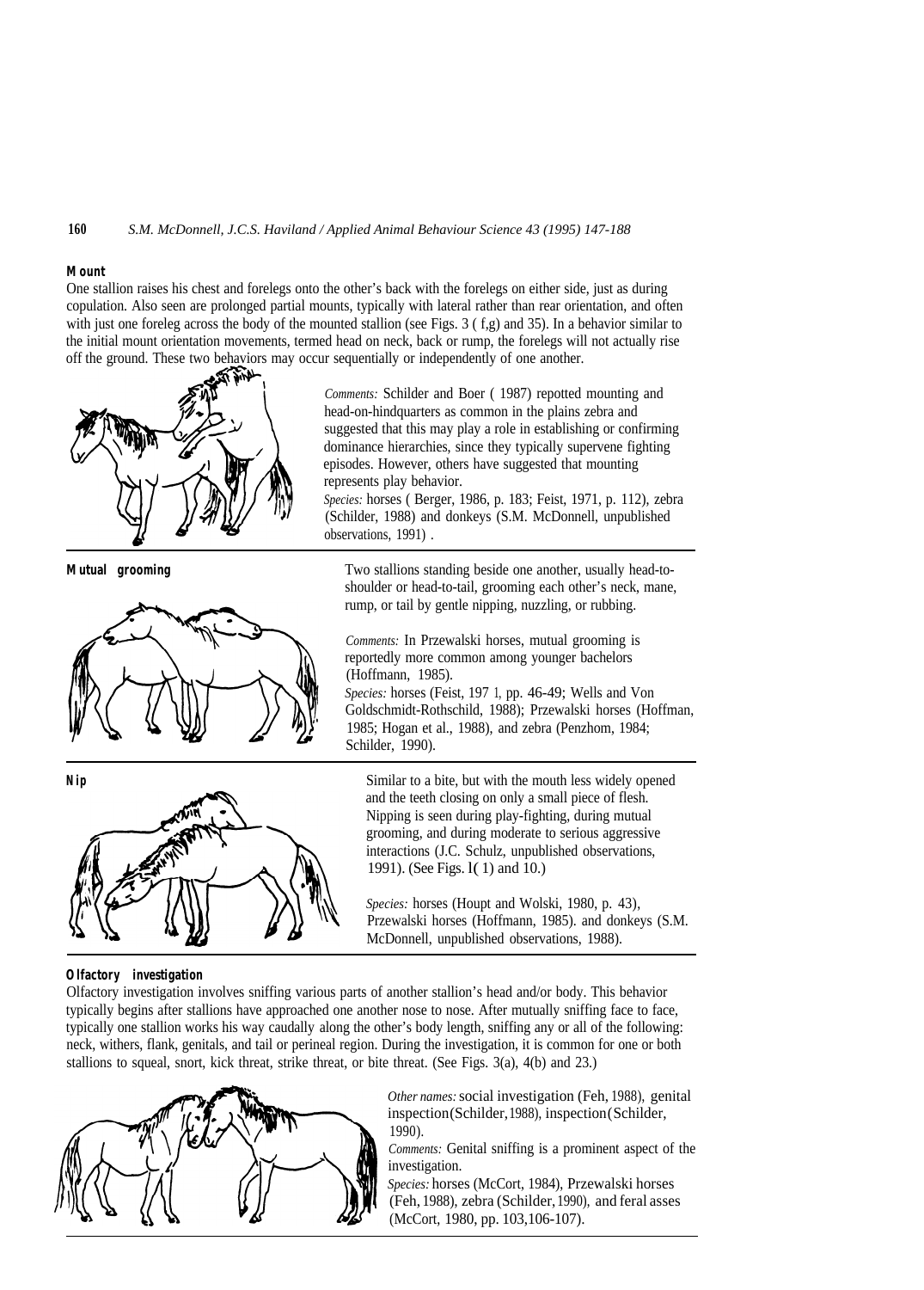prancing also occurs.

p. 183).

**24.)**

**Parallel prance** Two stallions, moving forward beside one another, shoulder-to-



**Pawing** One front leg is lifted from the ground slightly, then extended quickly in a



*Comments:* Houpt and Wolski ( 1980) suggested that pawing is a sign of frustration rather than aggression.

shoulder with arched necks and heads held high and ears forward, typically in a high-stepping, slow-cadenced trot (passage, in dressage terminology). Rhythmic snorts may accompany each stride. Parallel prancing often immediately precedes aggressive encounters. Solitary

*Species:* horses (Feist, 197 1, p. 9 1, 100; Berger, 1977; Waring, 1983,

forward direction, followed by movement backward dragging the toe against the ground in a digging motion. Most commonly, this action is repeated several times in succession. The stallion's nose may be oriented toward the substrate at which he is pawing or, if the activity is exhibited as a direct apparent threat to another stallion, the head will remain elevated and the neck arched. Pawing is frequently seen in aggressive encounters. It is also seen near fecal piles or dusty rolling sites, either as a solitary activity or during pair or group interactive encounters. (See Fig.

*Species:* horses (Feist, 1971, p. 91; Odberg, 1973; Waring, 1983; p. 183), Przewalski horses(Hoffmann, 1985), and donkeys (S.M. McDonnell, unpublished observations, 199 1) .



rump against another in an apparent attempt to displace or pin the target stallion against an object. (See Figs. 1(i), 26, 27, and 28.)

*Other names:* bumping (Waring, 1983, p. 183). *Species:* horses (Feist, 1971, p. 97; Waring, 1983, pp. 182-183), and zebra (Schilder, 1988).

**Rear** The forequarters are raised high into the air while the hind legs remain on the ground, resulting in a near-vertical position (see also boxing, dancing). While vertical, two stallions will rear in close proximity and attempt to bite one another on the head and neck or strike with the forelegs. (See Figs. l(d,e,j,k,w), 2(e,g), 3(d), 10, 11,29,31 and 34.)

> *Comments:* Rearing of one or both stallions during sparring often appears to be a means of demonstrating superior height. *Species:* horses (Berger, 1986, p. 135), Przewalski horses ( S.M. McDonnell, unpublished observations, 1991 ), zebra ( Penzhom, 1984), and feral asses (McCort, 1980, pp. 114-l 15).

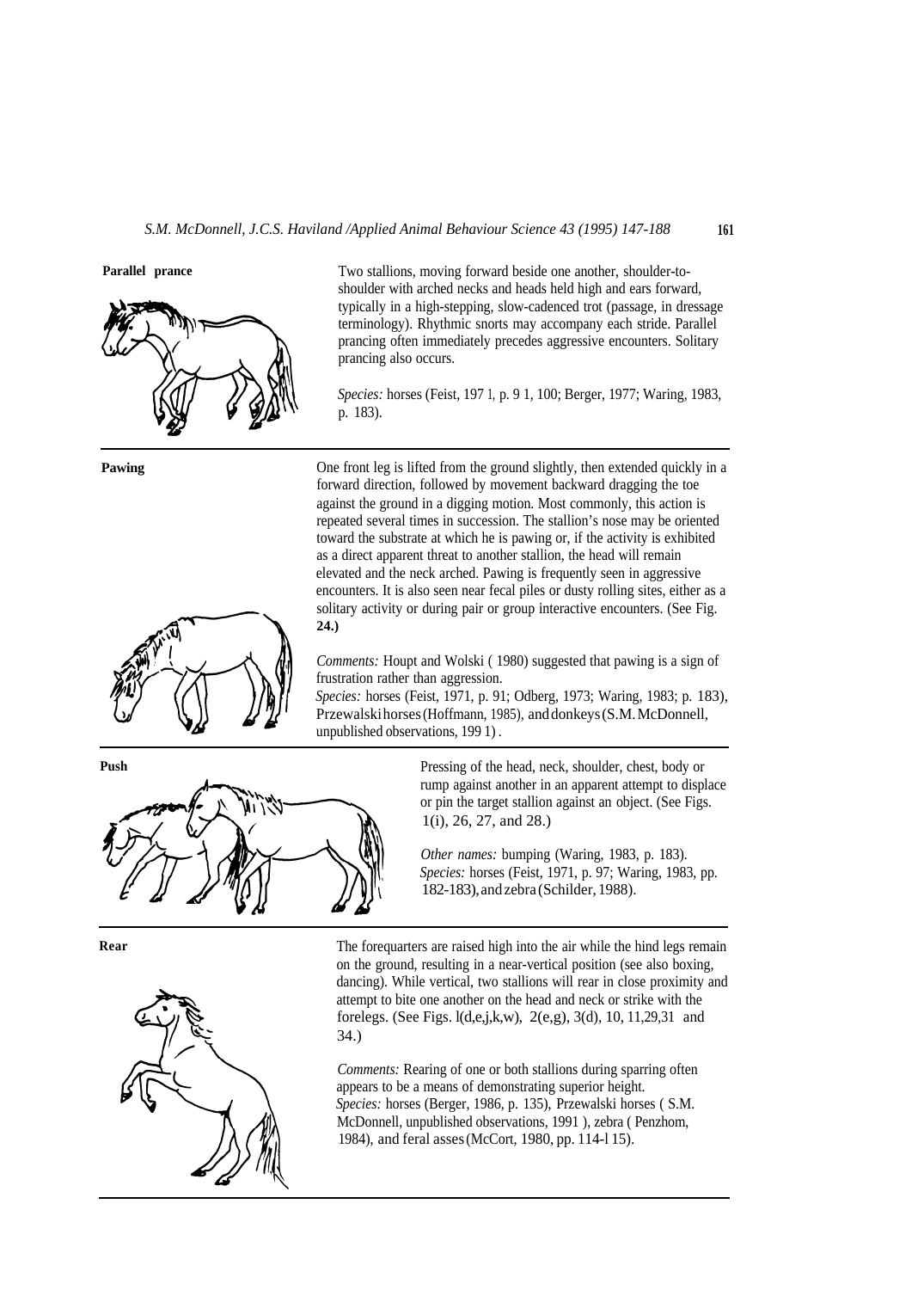#### **162** *S.M. McDonnell, J.C.S. Haviland / Applied Animal Behuviout Science 43 (1995) 147-188*

#### **Rolling**

Dropping from standing to sternal recumbency, then rotating one or more times from sternal to dorsal recumbency. tucking the legs against the body. Rolling typically occurs on dusty or sandy areas. Rolling is usually preceded by pawing and nosing of the ground and followed by body shaking. Snort vocalizations may occur when the stallion is nosing the ground or shaking.



*Species:* horses (Waring, 1983, pp. 39- 40), Przewalski horses (S.M. McDonnell, unpublished observations, 1991), zebra (M.B.H. Schilder, personal communication, 199 1) and donkeys (SM. McDonnell, unpublished observations, 1991).





**Rump presentation** One stallion positions its rump squarely in front of another stallion's head, lifting the tail slightly, reminiscent of estrous presentation of mares. The stallion to which the rump is presented usually sniffs the perineal region, and may push his shoulder against the hindquarters, and/or rest his chin or head on the rump, and may mount.

> <sup>1</sup> *Comments:* Rump presentation was exhibited by younger, lower ranking stallions to a clearly dominant stallion. *Species:* ponies, this study.

**Snapping** Moving the lower jaw up and down in a chewing motion, usually with the mouth open and lips drawn back exposing the incisors. A sucking sound may be made as the tongue is drawn against the roof of the mouth (Waring, 1983, pp. 184-l 86). Typically, the head and neck ate extended, with the ears relaxed and oriented back or laterally. It is usually performed while approaching the head of another, usually on an angle.

> *Other names:* champing ( Wolski et al., 1980), teeth-clapping (Feist, 1971, pp. 43-45). tooth-clapping (Boyd, 1980; Feh, 1988). bared-teeth face (Schilder and Boer, 1987), Unterlegenheitsgebarde (Zeeb,1959), jaw-waving (Blakeslee, 1974) and jawing (McCort, 1980, pp. 100,111). *Comments:* The name snapping was first used by Tyler ( 1972). It is commonly viewed as a submissive behavior, as it is mostly observed when a submissive or young stallion approaches an older or more dominant stallion and because a similar behavior has been noted in foals when approaching adults. Boyd ( 1980) concluded that snapping does not inhibit aggression by others but instead may serve to calm the submissive individual. Crowell-Davis (Crowell-Davis et al., 1985) suggested that snapping may be a "Displacement activity developed from nursing". A similar behavior, commonly called jawing, occurs at estrus in asses. *Species:* horses (Feist, 1971, pp. 43-45; Wells and Von Goldschmidt-Rothschild, 1979, pp.365-372).Przewalski horses (Feh, 1988; Hogan et al., 1988), zebra (Schilder et al., 1984), feral asses ( McCort, 1980, pp. 100,113), and donkeys (S.M. McDonnell, unpublished data, 199 1) .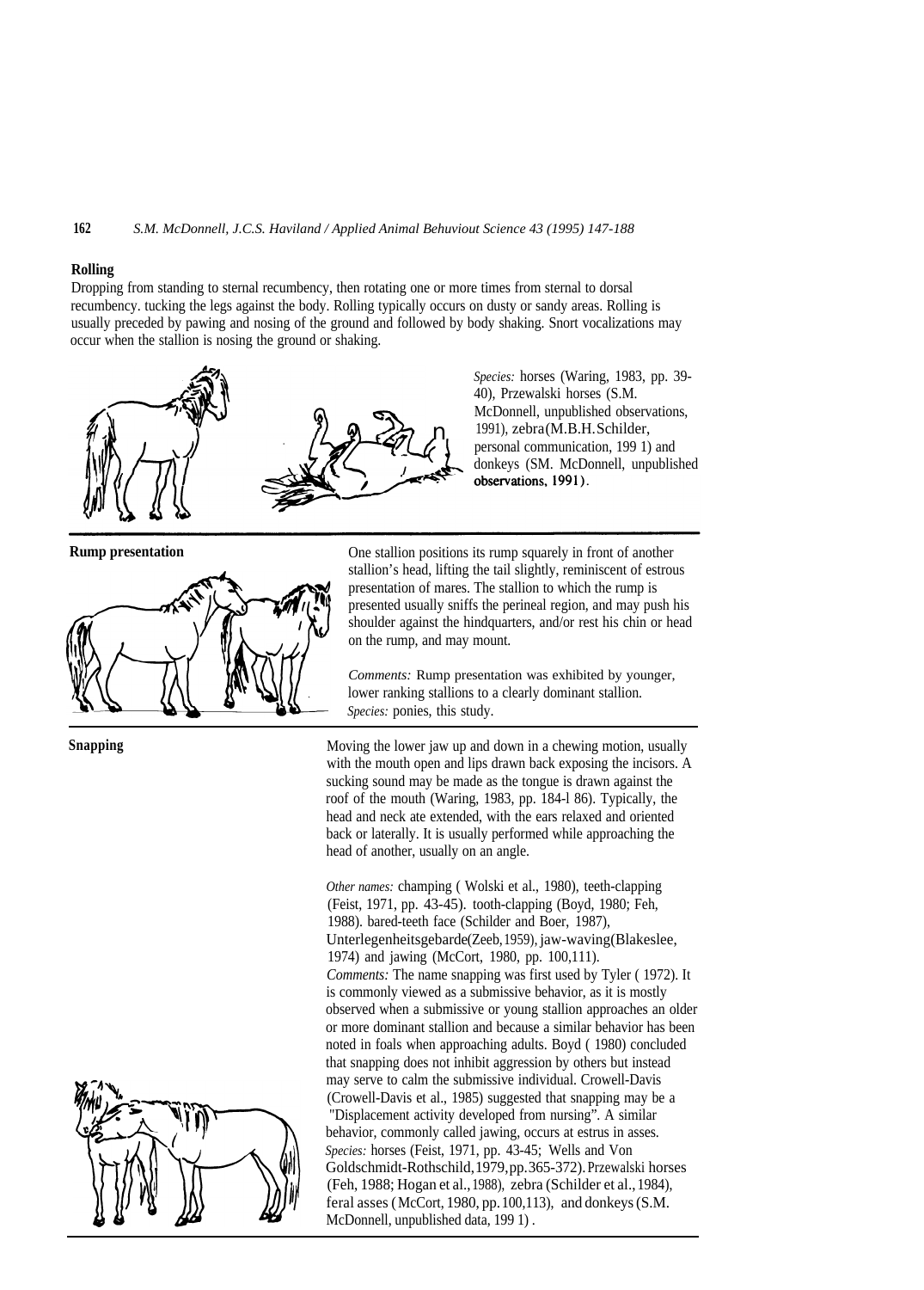



Approach and sniff a previously voided feces or a fecal pile, usually as a part of a fecal pile display. This is almost always followed by defecating over the feces and again sniffing the pile. (See Figs. 1 (b), 4(a) and 30.)

*Other names:* elimination marking (Turner et al., 1981) . *Comments:* It has been suggested (Ewer, 1968) that sniffing a fecal pile provides information regarding the hierarchical positions of contributing stallions.

*Species:* horses (Salter and Hudson, 1982), and Przewalski horses (Hoffmann, 1985).



One foreleg is raised and lowered, sharply and firmly striking the ground, usually repeatedly. Stomping differs from pawing in that it is a vertical rather than horizontal movement of the leg. Stomping is most commonly seen during posturing and ritualized interactive sequences. (See Fig. 2(c).)

*Other names:* stamp (Waring, 1983, p. 183), front hoof beating (Hoffmann, 1985). *Comments:* Waring ( 1983, p. 214) reported that forceful contact with the ground emits an auditory signal. *Species:* horses ( Berger, 1977).

**Strike** 

One or both forelegs are rapidly extended forward to contact another stallion, while the hind legs remain in place. The strike is typically associated with arched neck threat and posturing. A stallion may also strike when rearing. The strike is often accompanied by a squeal or snort. ( See Fig. 3 1. )

*Other names:* front-leg kick ( Berger, 1977.1986, p. 44). paw-kick (Feist, 1971, p. 100).

*Comments:* The strike can also be observed during ritualized interactions, with the usual point of impact being the ground.

*Species:* horses (Waring, 1983, p. 183), Przewalski horses (Keiper, 1988), and Zebra (Klingel, 1967).



An abbreviated strike in which a foot is lifted off the ground in a gesture that mimics the preparation for an actual strike. However, no forward motion with the leg or contact with a target is actually made. The strike threat is often seen as part of ritualized interactions between stallions and is frequently accompanied by a loud squeal or snort. (See Fig. 4(b) .)

*Species:* horses (Waring, 1983, p. 178), Przewalski horses (Keiper, 1988), and zebra (Klingel, 1967).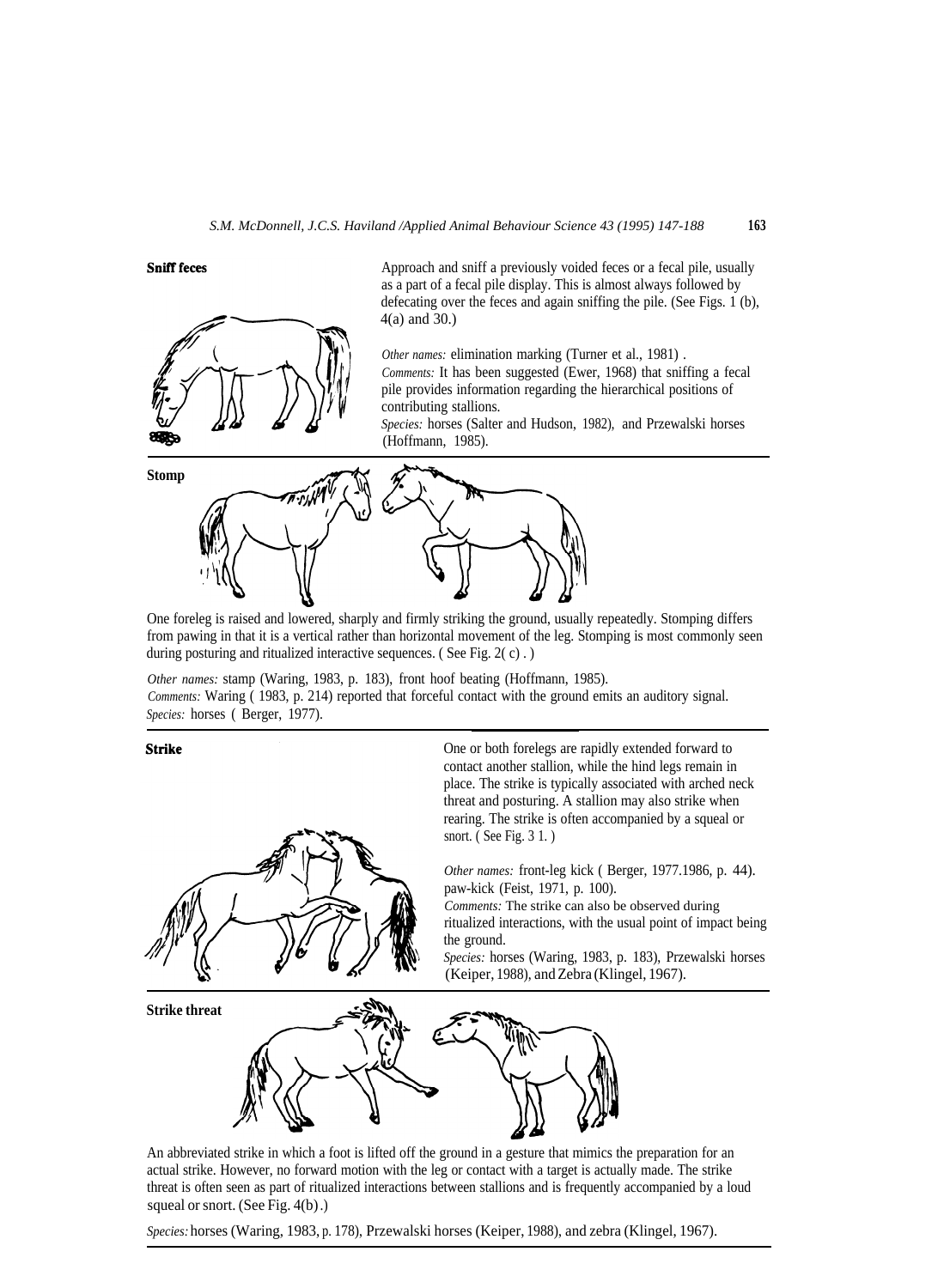### **Fecal pile display**

A behavioral sequence occurring in association with defecation and fecal piles. Two or more stallions may participate, either simultaneously or in succession. These interactive sequences typically terminate with fighting, one stallion pushing the other away, or with calm separation as both stallions walk away from the pile.

(1) approach fecal pile

(2) sniff pile

(3) flehmen

(4) paw pile

(5) step forward over pile or pivot around pile

(6) defecate on top of pile

(7) step backward or pivot over to sniff pile

(8) may repeat all or part of sequence

*Other names:* elimination marking sequence (Turner et al., 1981).

*Comments:* There appears to be a communication or competition aspect in this activity. It has been suggested that the last to defecate is usually the dominant stallion (McCort, 1984). Miller ( 1981) reported that 25% of all agonistic stallion-stallion interactions took place at fecal piles.

*Species:* horses (Feist, 1971, pp. 56-58; McCort, 1984), Przewalski horses ( Hoffmann, 1985; Boyd, 1988), zebra (Penzhom, 1984). and feral asses (McCort, 1984).

### **Posturing**

Prm-fight head-bowing, prancing, stomping, olfactory investigation, as well as a stiffening of the entire body, including forelegs. The arched neck threat is also a major component, being held throughout most of the interaction. ( See Fig. 25.) The participant may rub and push against one another.

*Comments:* Waring ( 1983, pp. 182-183) described the ears as forward and the tail elevated during much of the posturing.

*Species:* horses (Feist, 1971, p. 91; Berger, 1977; Waring, 1983, pp. 182-183).

#### **Ritualized interactive sequence**

Relatively consistently ordered agonistic sequence, described by Waring ( 1983, pp. 182-183):

- (1) stand stare (alert)
- (2) posturing (arched neck threat)
- (3) olfactory investigation
- (4) strike threats, pushing, squealing, and snorting
- (5) fecal pile displays
- (6) repetition of previous elements, often with increasing intensity

*Species:* horses (Waring, 1983, pp. 182-183; McCort, 1984).

#### **Vocalization (horses)**

*Whinney (neigh):* loud, prolonged call, typically of l-3 s duration, beginning high pitched and ending lower pitched. The head is elevated and the mouth slightly opened during the whinney. The whinney is associated with alert and approach from a distance, usually between an affiliated pair, and usually followed by a relatively friendly or playful interaction, as opposed to frank aggressive encounter.

*Squeal:* high pitched vocalization of variable loudness and typically of less than 1 s. The head can be in a variety of positions and the mouth is typically closed during the squeal. These vocalizations are typical during olfactory investigation, posturing, biting, nipping, as well as both mock and serious fighting.

*Scream:* of similar high pitch, but louder and longer than the squeal. Associated with the same situations as squeal, but typically with more serious aggression.

*Snort:* sound produced upon forceful quick exhalation of less than 1 s duration. Associated with olfactory investigation, prancing, posturing, and close combat involving rearing, boxing, kneeling and circling.

*Grunt:* low-pitched vocalization of about 0.5 s duration. The mouth is closed during the grunt. As with the snort, the grunt is associated with olfactory investigation, posturing, and close combat involving rearing, boxing, kneeling and circling.

*Other sounds:* acoustical expressions, including hoof beats and other sounds produced by tail swishing, coughing, snapping, grazing, and snoring (Waring, 1983, pp. 198-215).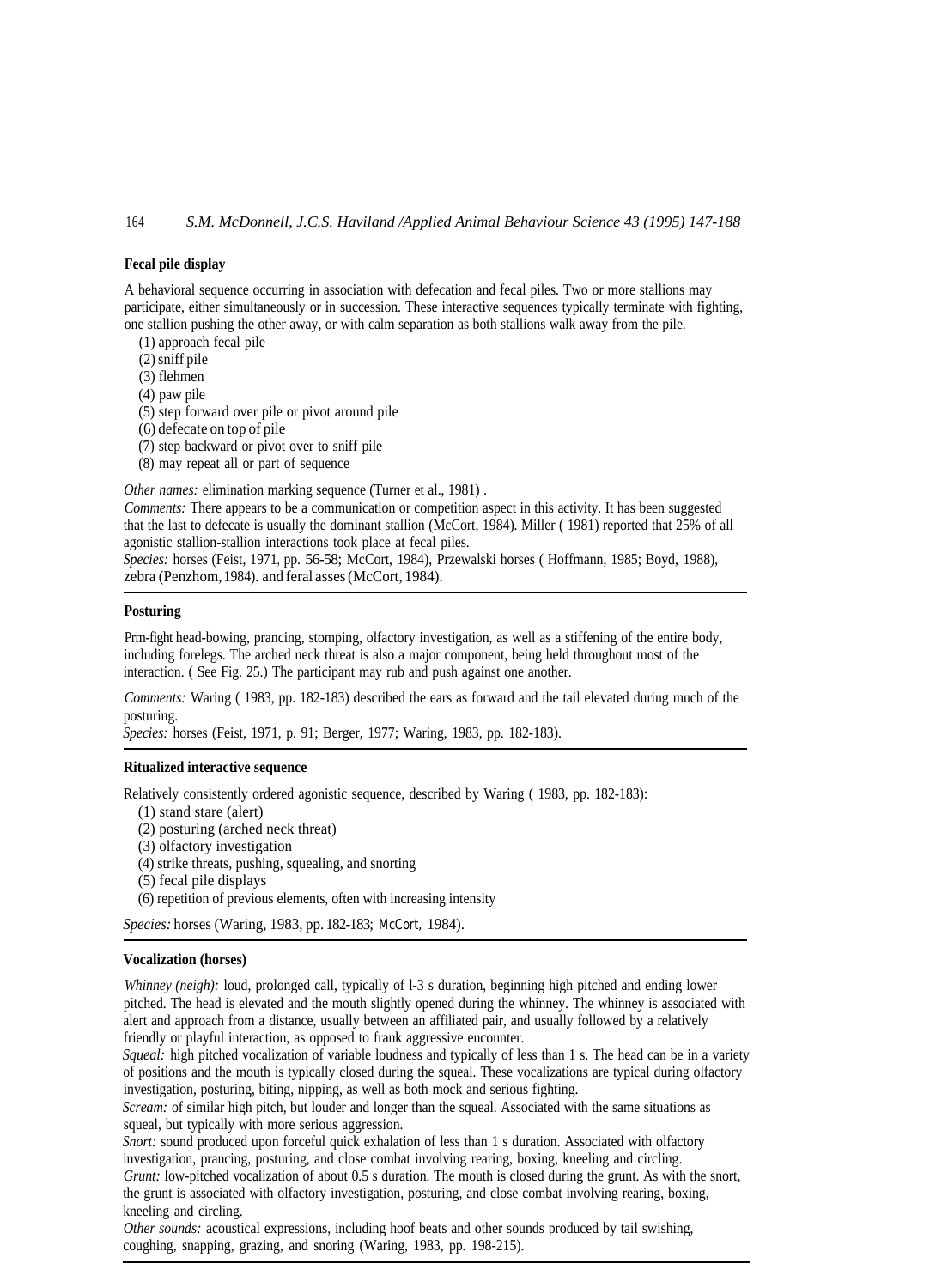**<sup>186</sup>** *S.M. McDonnell, J.C.S. Haviland / Applied Animal Behaviour Science 43 (1995) 147-188*



Fig. 35. Group encounter including mount and follow.

# **Acknowledgments**

This project was a Dorothy Russell Havemeyer Foundation project conducted at the Georgia and Phillip Hofmann Center of Reproductive Studies. Michael Fugaro and Lee Ann Toolan assisted with animal work. Samantha Murray and Erlene Michener assisted with manuscript preparation. The authors thank the following colleagues for comments on a preliminary version of this manuscript: L. Baskin, J. Blackshaw, J. Bouman, L. Boyd, F. Bristol, S. Crieger, Jim Crump, Julia Crump, N. Diehl, P. Duncan, D. Estep, A. Fraser, M. Jaworowska, K. Houpt, R. Kenney, R. Keiper, R. Miller, B. Penzhom, M. Pozor, S. Ralston, A. Rasa, H. Rifa, D. Rubenstein, M. Schilder, R. Schnidrig, V. Voith, N. Waran, S. Wierzbowski, D. Wood-Gush.

# **References**

Bannikov, A.G., 197 1. The Asiatic Wild Ass: neglected relative of the horse. Animalia, 13: 580-585.

- Berger, J., 1977. Organizational systems and dominance in feral horses in the Grand Canyon. Behav. Ecol. Sociobiol., 2: 13 1-146.
- Berger, J., 1986. Wild Horses of the Great Basin: Social Competition and Population Size. University of Chicago Press, Chicago, IL.
- Blakeslee, J.K., 1974. Mother-young relationships and related behavior among free-ranging Appaloosa horses. Master's Thesis, Idaho State University, Moscow.
- Boyd, L.E., 1980. The natality, foal survivorship, and mare-foal behavior of feral horses in Wyoming's Red Desert. Master's Thesis, University of Wyoming, Laramie.
- Boyd, L.E., 1988. Time budgets of adult Przewalski horses: effects of sex, reproductive status, and enciosure. Appl. Anim. Behav. Sci., 21: 19-39.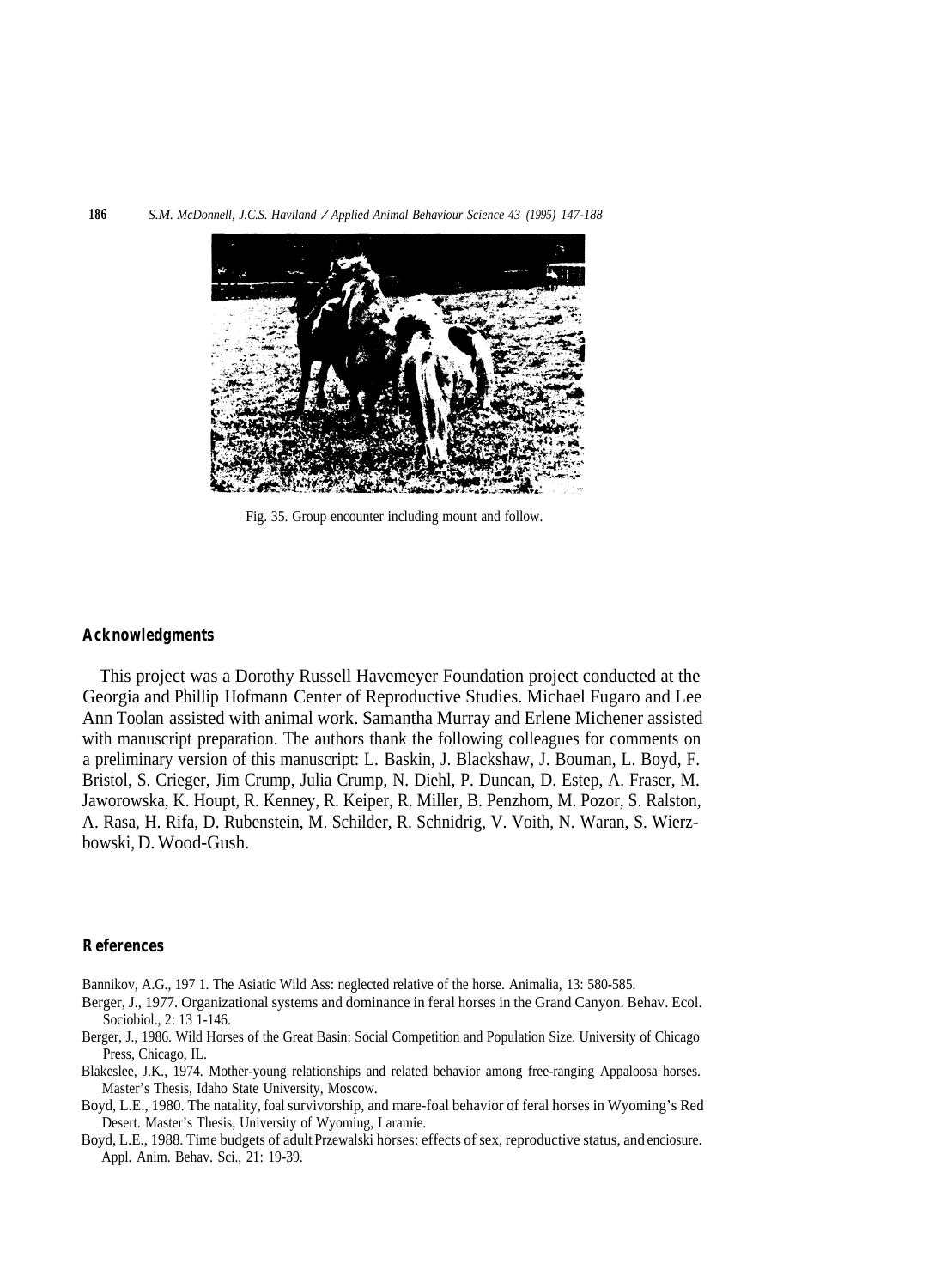- Boyd, L.E., 1991. The behavior of Przewalski horses and its importance to their management. Appl. Anim. Behav. Sci., 29:301-318.
- Crowell-Davis, S.L., Houpt, K.A. and Burnham, J.S., 1985. Snapping by foals of *Equus caballus.* Z. Tierpsychol., 69: 42-54.
- Duncan, P., 1985. Time-budgets ofCamargue horses III. Environmental influences. Behaviour,92 (l-2): 188- 208.

Ewer, R.F., 1968. The Ethology of Mammals. Plenum Press, New York.

- Feh, C., 1988. Social behaviour and relationships of Przewalski horses in Dutch semi-reserves. Appl. Anim. Behav. Sci., 21: 71-87.
- Feist, J.D., 1971. Behavior of feral horses in the Pryor Mountain Wild Horse Range. Master's Thesis, University of Michigan.

Grier, J.W., 1984. Biology of Animal Behavior. Times Mirror/Mosby, St. Louis.

- Henry, M., McDonnell, S. and Lodi, L.D., 199 1 .Pasture breeding behavior of donkeys under natural and synchronized estrus conditions. V International Equine Reproduction Symposium. J. Reprod. Fert. Suppl., 44: 77-86.
- Hoffmann, R., 1985. On the development of social behavior in immature males of a feral horse population *(Equus Przewalskii caballus).* Z. Saugetierkd., 50: 302-314.
- Hogan, E.S., Houpt, K.A. and Sweeney, K., 1988. The effects of enclosure size on social interactions and daily activity patterns of the captive Asiatic wild horse *Equus przewalski.* Appl. Anim. Behav. Sci., 21: 147-168.
- Houpt, K.A. and Wolski, T.R., 1980. Domestic Animal Behavior for Veterinarians and Animal Scientists. Iowa State University Press, Ames.
- Keiper, R.R., 1988. Social interactions of the *Przewalski* Horse *(Equus przewalskii* Poliakov, 1881) herd at the Munich Zoo. Appl. Anim. Behav. Sci., 21: 89-97.
- Klingel, H. v., 1967. Soziale organisation und verhalten freilebender Steppenzebras. Z. Tierpsychol., 24: 580- 624.
- Klingel, H., 1975. Social organization and reproduction in equids. J. Reprod. Fertil. Suppl., 23: 7-l 1.
- McCort, W.D., 1980. The behavior and social organization of feral asses *(Equus asinus)* on Osabaw Island, Georgia. Ph.D. Thesis, Pennsylvania State University, State College.
- McCort, W.D., 1984. Behavior of feral horses and ponies. J. Anim. Sci., 58 (2): 493-499.
- McFarland, D., 1987. The Oxford Companion to Animal Behaviour. Oxford University Press, 1987.
- Miller, R., 198 1. Male aggression, dominance and breeding behavior in Red Desert feral horses. Z. Tierpsychol., 57: 340-351.
- Odberg, F.O., 1973. An interpretation of pawing by the horse. Saugetier Klundliche-Mitteilungen., 21: l-12.
- Penzhom, B.L., 1984. A long-term study of social organization and behaviour of Cape Mountain zebras *(Equus zebra zebra).* Z. Tierpsychol., 64: 97-146.
- Salter, R.E. and Hudson, R.J., 1982. Social organization of feral horses in western Canada. Appl. Anim. Ethol., 8: 207-223.
- Schilder, M.B.H., 1988. Dominance relationships between adult plains zebra stallions in semi-captivity. Behaviour, 104: 300-319.
- Schilder, M.B.H., 1990. Intervention in a herd of semi-captive plains zebra. Behaviour, 112: 53-83.
- Schilder, M.B.H. and Boer, P.L., 1987. Ethological investigations on a herd of Plains Zebra in a safari park: Timebudgets, reproduction and food competition. Appl. Anim. Behav. Sci., 18: 45-56.
- Schilder, M.B .H., van Hooff, J.A.R.A.M., van Geer-Plesman, C.J. and Wensing, J.B., 1984. A quantitative analysis of facial expression in the Plains Zebra. Z. Tierpsychol., 66: 1 l-32.
- Schneider, K.M., 1930. Das Flehmen. Zool. Gart., 3: 183-198.
- Stahlbaum, C.C. and Houpt, K.A., 1989. The role of the flehmen response in the behavioural repertoire of the stallion. Physiol. Behav., 45: 1207-1214.
- Syme, G.J. and Syme, L.A., 1979. Social Structure in Farm Animals. Elsevier, New York.
- Tembrock, G., 1968. Land mammals. In: T.A. Sebeok (Editor), Animal Communication: Techniques of Study and Results of Research. Indiana University Press, Bloomington, pp. 338-404.
- Tilson, R.L., Sweeny, K.A., Binczik, G.A. and Reindl, N.J., 1988. Buddies and bullies: social structure of a bachelor group of Przewalski horses. Appl. Anim. Behav. Sci., 21: 169-185.
- Turner, J.W., Perkins, **A.** and Kirkpatrick, J.F., 1981. Elimination marking behavior in feral horses. Can. J. Zool., 59: 1561-1566.
- Tyler, S.J., 1972. The behavior and social organization of the New Forest ponies. Anim. Behav. Monogr. 5.